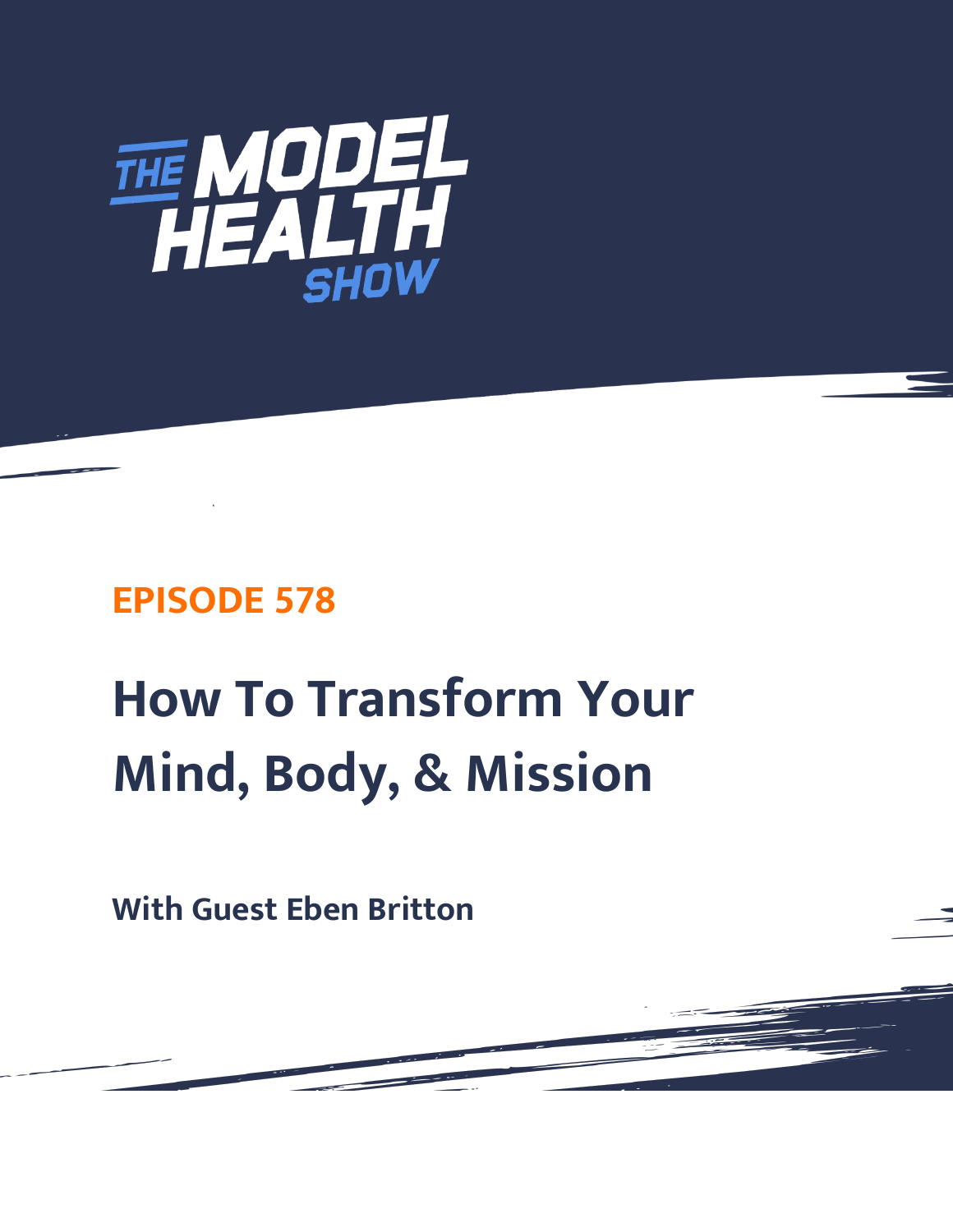# **You are now listening to The Model Health Show with Shawn Stevenson. For more, visit themodelhealthshow.com.**

**SHAWN STEVENSON:** Welcome to The Model Health Show. This is fitness and nutrition expert Shawn Stevenson and I'm so grateful for you tuning in with me today. Have you ever thought about the fact that our thoughts take up physical real estate, in our reality? Our thoughts, if you think about for example, I'm just going to throw a random word out at you and you're probably going to have an image pop-up. Elephant. When I say the word elephant, you're probably going to have some reality or some image pop up, related to an elephant, and for everybody it's probably going to be a little bit different. Now, the thing is, even though we negate this and put this on the back burner, it's just a thought, it's a fleeting thing, where is this thought stored?

Where is the thought of that image of an elephant or an image of our mom, or an image of our bed? The list goes on and on. We can have an infinite number of thoughts, but they all pop up on the screen of our minds. Now we know that there are locations in the brain where our memories are stored, there's a lot of imagery that's getting pulled up from our hippocampus, it's known as the memory center of our brain, which is incredible. But in addition to that, we have whole brain learning, whole brain patterning in our brains, and our entire nervous system. You've probably heard the term muscle memory as well. There's some indication, again, that even the cells that are related to our muscle and muscular function and movement, have a memory bank as well, that is storing data, it's storing thought.

Now, the tricky part about this conversation, is that it's leaning on the standard definition of things. So, it's getting into a conversation does a thought have mass? If I'm saying that it takes up physical space, does it have mass? Is it measurable? Well, we do have some technology today, that indicates that thoughts do have a physical substance to it, but it's tricky to be able to measure. And of course, we're diving deep into a subject matter here that has a lot to consider, a lot to think about. But I just wanted to bring this to the front of your mental screen, to get you to think about how powerful your thoughts are. Our thoughts determine our reality. I'll say that again, our thoughts determine our reality. It's not just that, it's not just the thoughts themselves but our perception of those thoughts. Because even when I said elephant to kick things off, for you, it might have popped up a memory of going to the Barnum and Bailey Circus, and it might be a joyful experience. Or for you, maybe it was a trip to Thailand, or maybe it was the movie Ong Bak, but maybe you hated that movie, you're like, "Forget Tony Jaa, I don't like him."

Or maybe it's a sad memory, maybe you had an elephant lamp as a kid and it's a sad memory or the movie Dumbo. Dumbo, tearjerker alert. Man, still gets me to this day. I was not prepared [for that.](https://themodelhealthshow.com/eben-britton/) '[Cause it](https://themodelhealthshow.com/eben-britton/)'[s all about the love. The mother and child vibes. And so, it](https://themodelhealthshow.com/eben-britton/)'[s going to vary](https://themodelhealthshow.com/eben-britton/) 

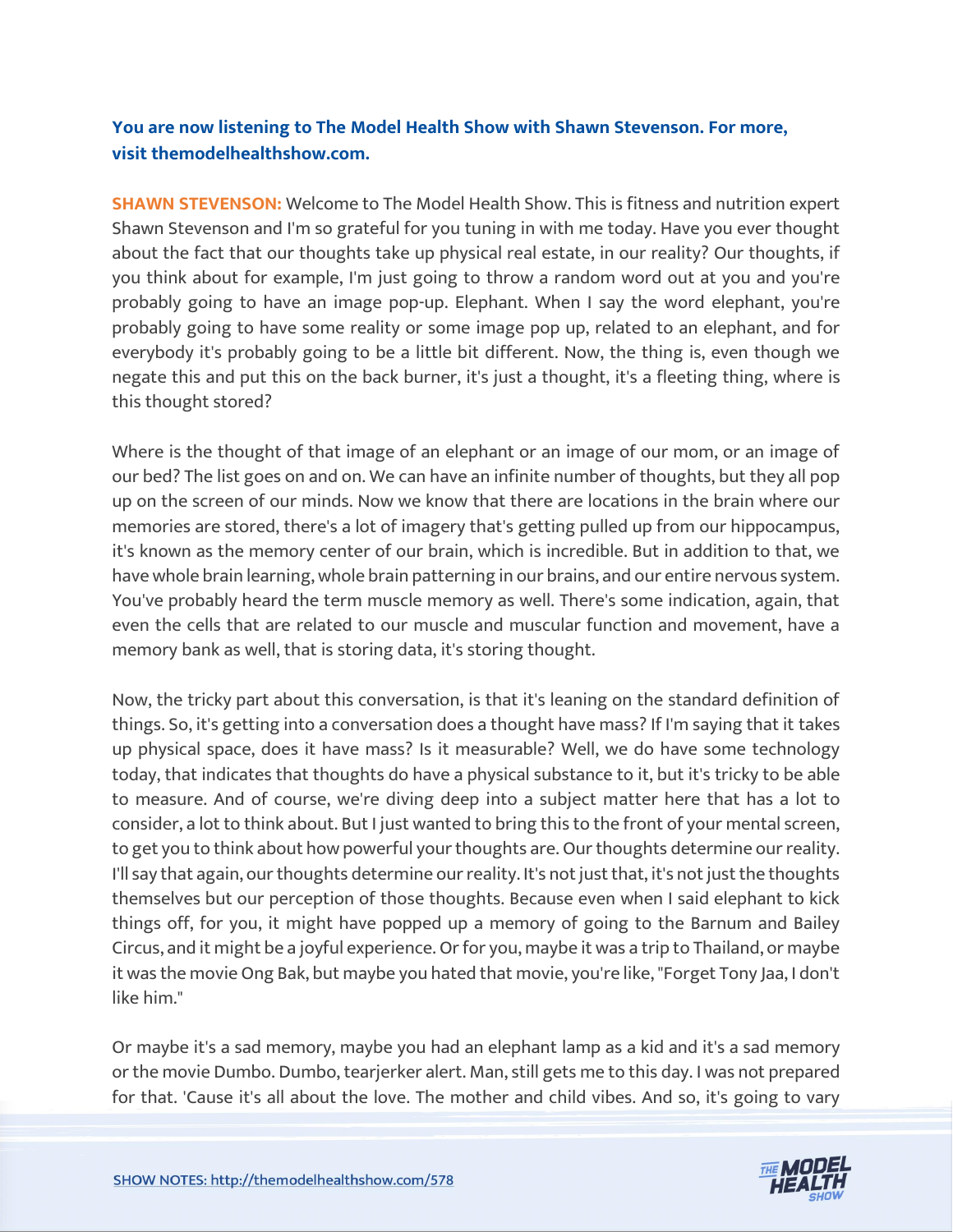from person to person our perception of those thoughts. And this is the power that we have because we get to choose our perception, we get to choose how we see things, we get to choose our thoughts to a great extent. Now, please understand a lot of our thoughts are happening on automatic. My friend, Dr. Daniel Amen, if there tend to be negative thoughts, he calls them ANTs, automatic negative thoughts, so they're just popping up repeatedly, we have these automatic negative things that we might be thinking, this could be in a relationship to some things that are happening in the world, in our relationships, in our finances. With ourselves. We could be thinking chronically negative things about ourselves. I know that many of us have been in that state.

But this is the thing, and this is what he teaches, and he is widely regarded as the leading psychiatrist in the world because he's not just telling you stuff, he's actually looking at the brain and doing brain imaging, to see like, are these things actually working? Can we actually influence how our brain is operating? And so, he teaches that we have the ability, to replace these ANTs, with a PAT. With the PAT, a positive automatic thought. But it doesn't just happen automatically, we have to sometimes go and replace that record with a different record. I don't know why I said record, CD, that whole thing. Play a different song, when one song pops up, or we can scratch up that record, that's probably why I brought up record in the first place, we could scratch up the record or the CDs.

Do you remember when disc became the thing? We went from the Nintendo cartridges where you had to blow in it to try to get it to work, I don't know why that worked but it just did and it... I thought it was just me and our family, but then I would see it in my friend's house and now there's memes about it, going back to those days, but when the PlayStation hit, we had the disc. And so, you had to find creative ways of trying to make the disc work, once it gets scratched up. And so, when we scratch a thing up, it no longer plays the same way, and let's just stay in the same vein as a record player. It can create some different textures and notes and jumping from thing to thing to thing, but by scratching up a record that we might be having playing in our minds chronically, so it might be a record playing of how unworthy we are, it's the record that's playing, it's the "unworthy of love" song, that we just have chronically playing and then we can just... Start scratching it up, mixing it up.

But if we're not aware that we are the DJ playing the record, it's just going to be playing on automatic oftentimes because of our conditioning. And so, once we understand that we have the power, we could scratch that record up, we can break it, we could throw it away, we can replace it with something else. We could change the meaning of it. We can see the lesson, that this thought was, that we were carrying, was trying to teach us in our lives, where do we get this idea that we are unworthy of love, is it true? We can start to dissect it and break it down.

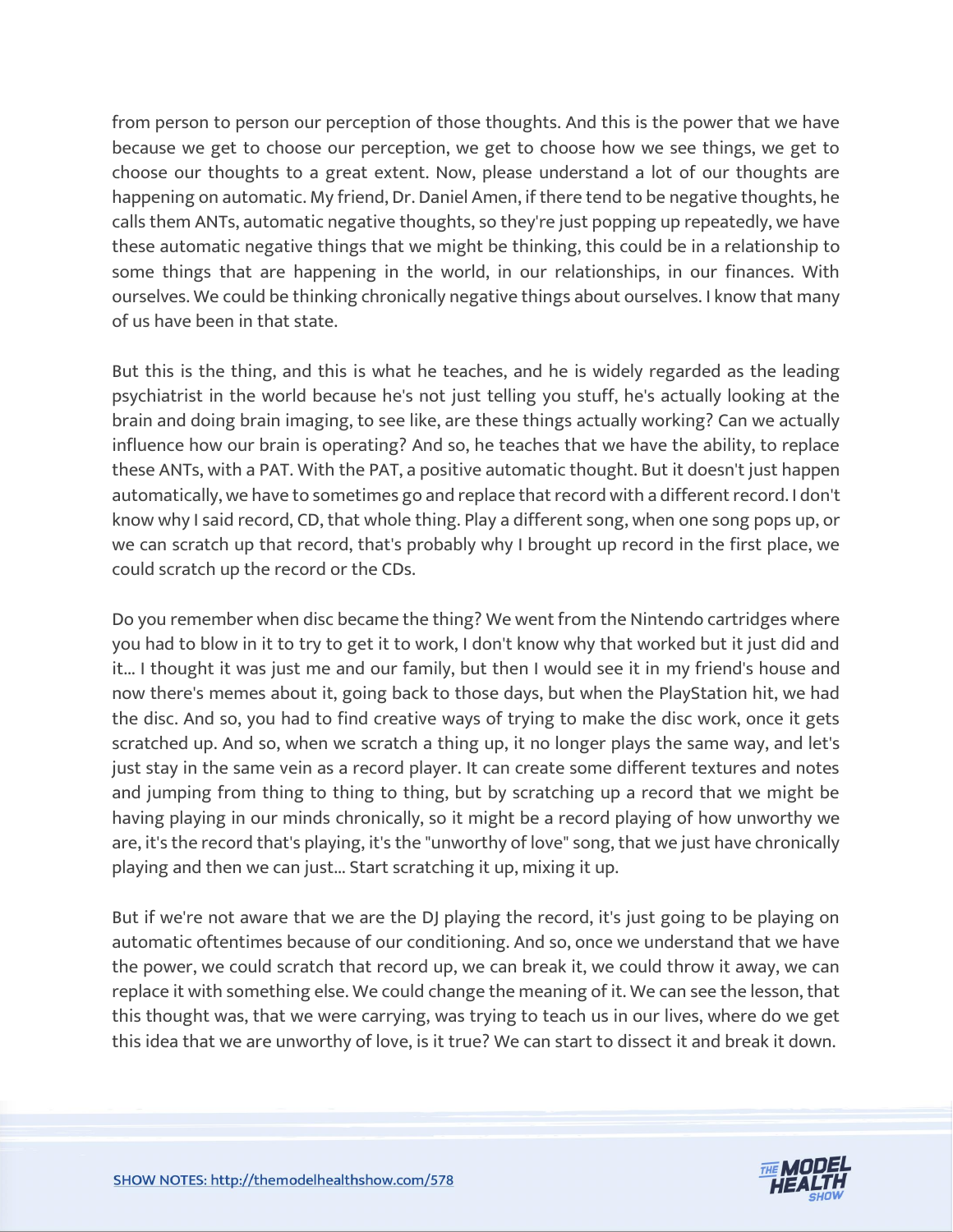Because again, these thoughts are things that we can pull up and we can work on. And that's the whole point. This is what we're driving in to today, is how important it is and how powerful it is, to go within and to understand that this is the place, that we are creating from, this is the place that we are living from and experiencing the world, is within our own minds. And within it could be an absolute jungle. It could be nucking futs. Just flip the first letter of the first words. It could be crazy. But at the same time, it could be beautiful.

It can be empowering, it can be graceful, it can trigger more connection, more love, more passion, or on the other side, create more divisiveness, more anger, more vitriol. And right now, I want for us as a community to start to encourage within each other, to be able to go within and to be able to understand ourselves. This was the tenant, this was the tenant, know thy self, know thy self, this is legendary tenant statement. But is this something that we're proactively doing and investing in on our lives today? Why is it so important? Well, it's because once we know ourselves, that's when we become empowered, truly empowered in our lives, and no longer do we have to be a victim of our thoughts or victim of our perception, we can become the victor, we can become empowered in understanding, "Hey, I get to choose the thoughts that I want to think, and I get to see the world how I want to see it."

Now, this doesn't always mean that we're right or wrong, and we're going to get into this conversation today, but the reason that this matters so much right now is that there is an epidemic of divisiveness, there's an epidemic of people being able to inner-stand, to understand their inner world, and what their fears are, and what's driving them, what's motivating them, what their passions are, their desires, where is this all stemming from, and are they bringing about the life that we want to live? Because again, our lives are determined by the thoughts that we carry, our lives are determined by our perception. And so, I have a very special guest on and somebody that inspires me and is just such a beacon of inspiration in this domain, because of the work that he's done in his own life and on himself and it's pretty miraculous, the story that you're going to hear today. So, I'm really excited about that. And one of the things that he continued even after we wrapped our show today, he was sharing with me how impactful my book Eat Smarter was, he said that this was one of his favorite books.

And to say that not just health book, but one of his favorite books is really a remarkable statement, there are so many wonderful books that have been written obviously, but my intention was to make... Was to create a book that was timeless because it's adhering to timeless principles, but it's not just about how food controls our metabolism, which we cover that in the best way possible, as you know. We're not just talking about how food impacts our sleep quality, which we talk about that and cover in the best way possible. Or how it affects our cognitive function or emotional stability, but within it, it's really a thread and once people... The people that know that have read Eat Smarter, you know that it's also a very powerful [personal development book, because I](https://themodelhealthshow.com/eben-britton/)'[m continuously guiding you back to yourself. And by](https://themodelhealthshow.com/eben-britton/)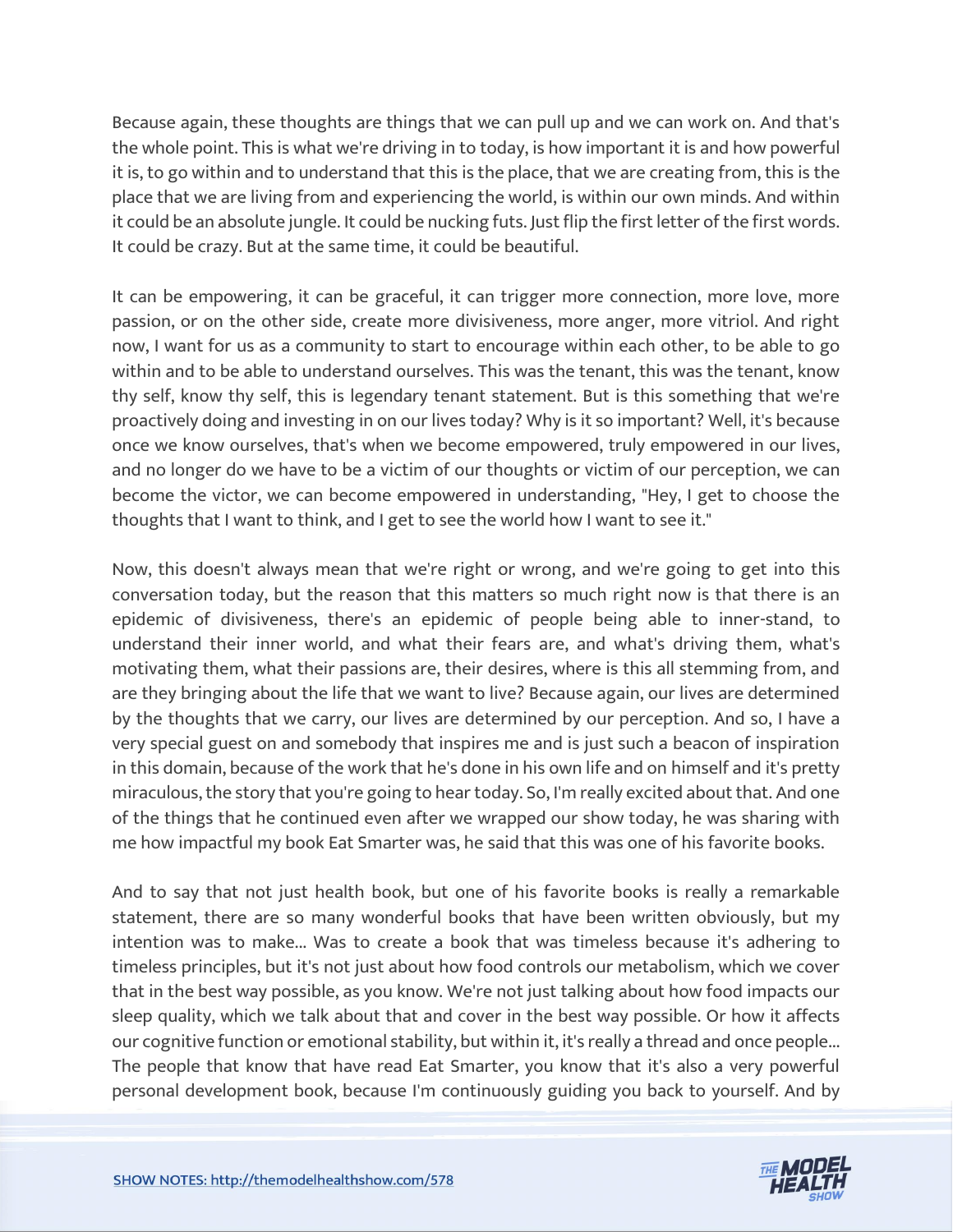the way, in Eat Smarter I talk about a really important scientific tenant around nutrition, which is chronic nutrient deficiency leads to chronic overeating, chronic nutrient deficiency leads to chronic overeating.

Obviously, consumption has reached an all-time high, here in the United States, to the degree that there are far more people dying from too much nutrient intake, then people who are dying from a lack of nutrient intake. We're eating ourselves to death rather than starving, and that's this new phenomenon that has only taken place within the last decade or two, and it's a really interesting thing. But the question is, what are the biological mechanisms that are getting us to hurt ourselves through what we're putting into our bodies? And not to villainize any particular foods, but we know that ultra-processed foods make up 60% of the average Americans diet today, hyper-palatable ultra-processed foods.

Not just processed foods. Ultra-processed foods. You know what those are, right? You know what those are. But our bodies are constantly looking for the building blocks to repair us to heal us from the damages being done through our diet, through our lifestyle that requires key nutrients in order to help to regulate and heal our bodies and also to regulate our appetite to influence the hormones that control our appetite, from Leptin, to ghrelin, to CCK, to adiponectin and so many others, these hormones that are regulating our metabolism and our appetite are largely controlled by the nutrients that we consume or the lack thereof. So again, if we're deficient in key nutrients, we're going to have repetitive hunger, our bodies, creating that hunger and that craving to bring in food so we can get those nutrients, but also those creating pathways, as you know, can be manipulated.

There are food scientists, again, they're investing tens of millions of dollars, hundreds of millions of dollars every year, collectively the food industry to perfect flavor sensations, food combinations, chemical combinations that gets you addicted to the food, that gets you to eat another, to keep buying. And they even use it in the marketing terms. They'll tell you that you can't eat just one. Wow. Yeah, of course not. It's chemically constructed to be that way. And so, one of the things has been found to help the reset our palette to normalize our cravings and to help us to move away from the consumption of hyper-palatable foods. Funny enough, it's the green life blood, kind of like our blood, the green blood of plants, also known as chlorophyll. A study published in the Peer Review journal appetite found the chlorophyll can assist in weight loss and reduce the urge to eat hyper-palatable foods. This is why I'm such a huge proponent of everybody having a Green Super Food concentrate that they're utilizing on a regular basis, and it should ideally have Chlorella.

It gets its name, is derived from, its high chlorophyll content. Chlorella contains lutein and zeaxanthin, for example. It's abundant in nutrients. But in particular, these two carotenoids are [proven to protect your eyes, for example, and lower your risk of macular degeneration and](https://themodelhealthshow.com/eben-britton/)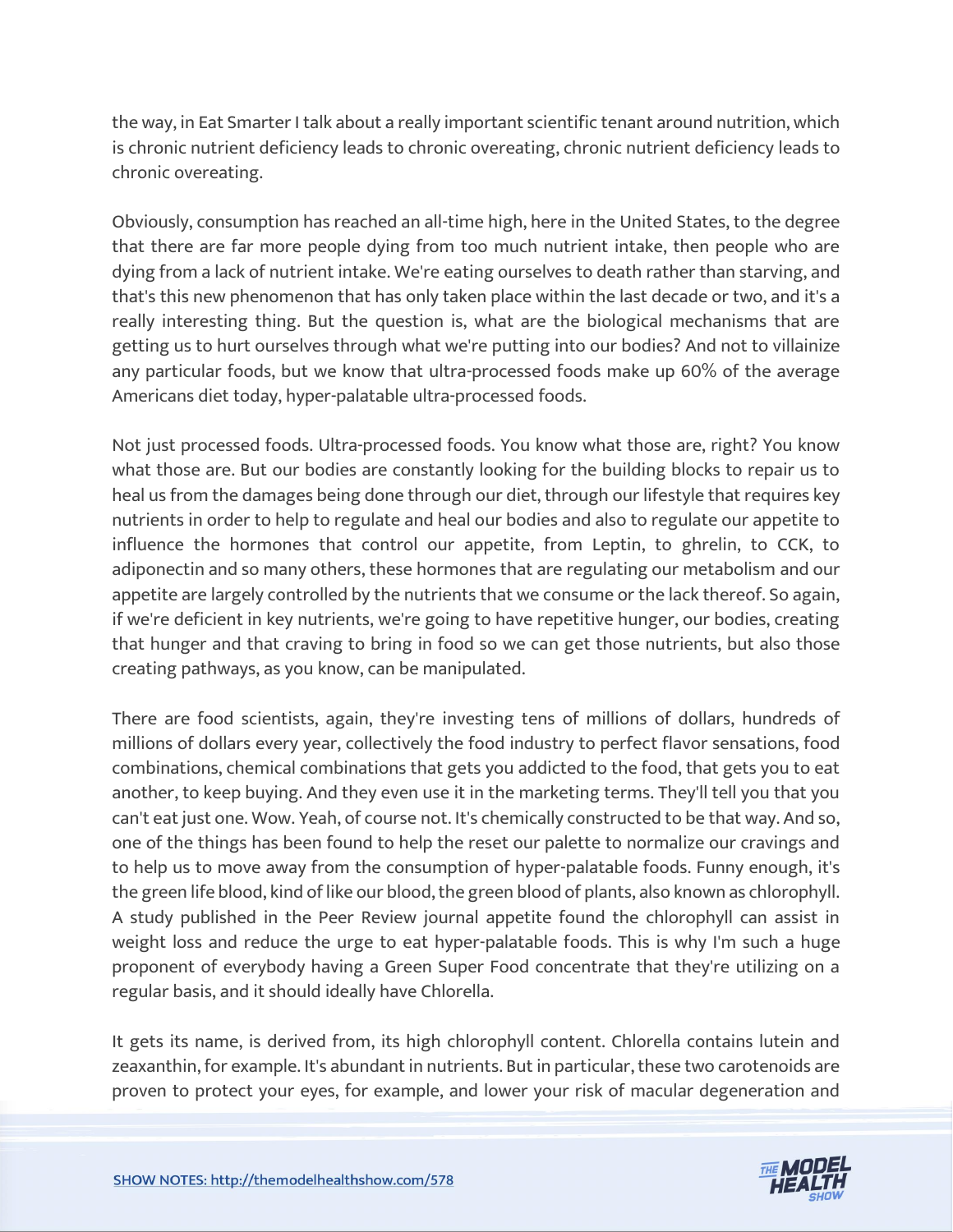also other compounds in chlorella have been found to help to chelate heavy metals. And a double-blind placebo-controlled study published in Clinical and Experimental Hypertension found that chlorella was able to normalize blood pressure of test subjects with hypertension. I can go on and on and on. Chlorella is one of the highlighted ingredients in the Organifi Green Juice formula.

Head over to Organifi.com/model. That's O-R-G-A-N-I-F-I.com/model, to get 20% off the Organifi Green Juice formula. They've got the original blend that has a hint of coconut and mint. They've got the brand new, refreshing crisp apple. Alright, crisp apple, as well. So, they've got a new green super food blend for you to take advantage of. Alright, head over to Organifi.com/model and now, let's get to the Apple Podcast Review of the Week.

**ITUNES REVIEW:** Another five-star review titled "Growth," by Joe Hermerding. "Shawn Stevenson's podcast has triggered tons of growth in my life, not just with nutrition and exercise, but also intellectually and emotionally. When I listen, it accelerates my growth. I would recommend it to anyone who loves to grow."

**SHAWN STEVENSON:** That's what it's all about: You're either growing or you're dying. That's the tenet, that's the statement. You can't stay in place, you can't stay static, and we get to choose. This goes back to the power of our thoughts, the power of our thinking, and the power of our perspective because we can choose growth. We can choose each day to get just a little bit better, to move in that direction, putting one foot in front of the other. Or on the other side, we could choose to try to fight it and stay stagnant but you're not really staying in place because all of life is continuing forward so we're going backwards if we're not choosing growth.

So, we get the opportunity to choose growth. And so, thank you so much for sharing that and for that acknowledgement. If you have yet to do so, please pop over to Apple Podcasts and leave a review for the Model Health Show. And on that note, let's get to our special guest and topic of the day. Ex-NFL offensive lineman, turned yogi, and now best-selling author: Eben Britton, is on the show today to share his incredible insights and his remarkable story. And man, this is one that's going to stick with me for a long time and I'm so grateful to be able to share this with you. Let's jump into this conversation with the amazing Eben Britton. So, I want to start by telling you about the first time I saw you.

# **EBEN BRITTON:** Okay.

**SHAWN STEVENSON:** Alright. We were at parent-teacher conferences. I had just moved to LA with my family and so it was all just weird to me already. And you know, we're big people sitting [in a little desk at our kids](https://themodelhealthshow.com/eben-britton/)' [schools and I](https://themodelhealthshow.com/eben-britton/)'[m just sitting there and taking it all in, and then in walks](https://themodelhealthshow.com/eben-britton/) 

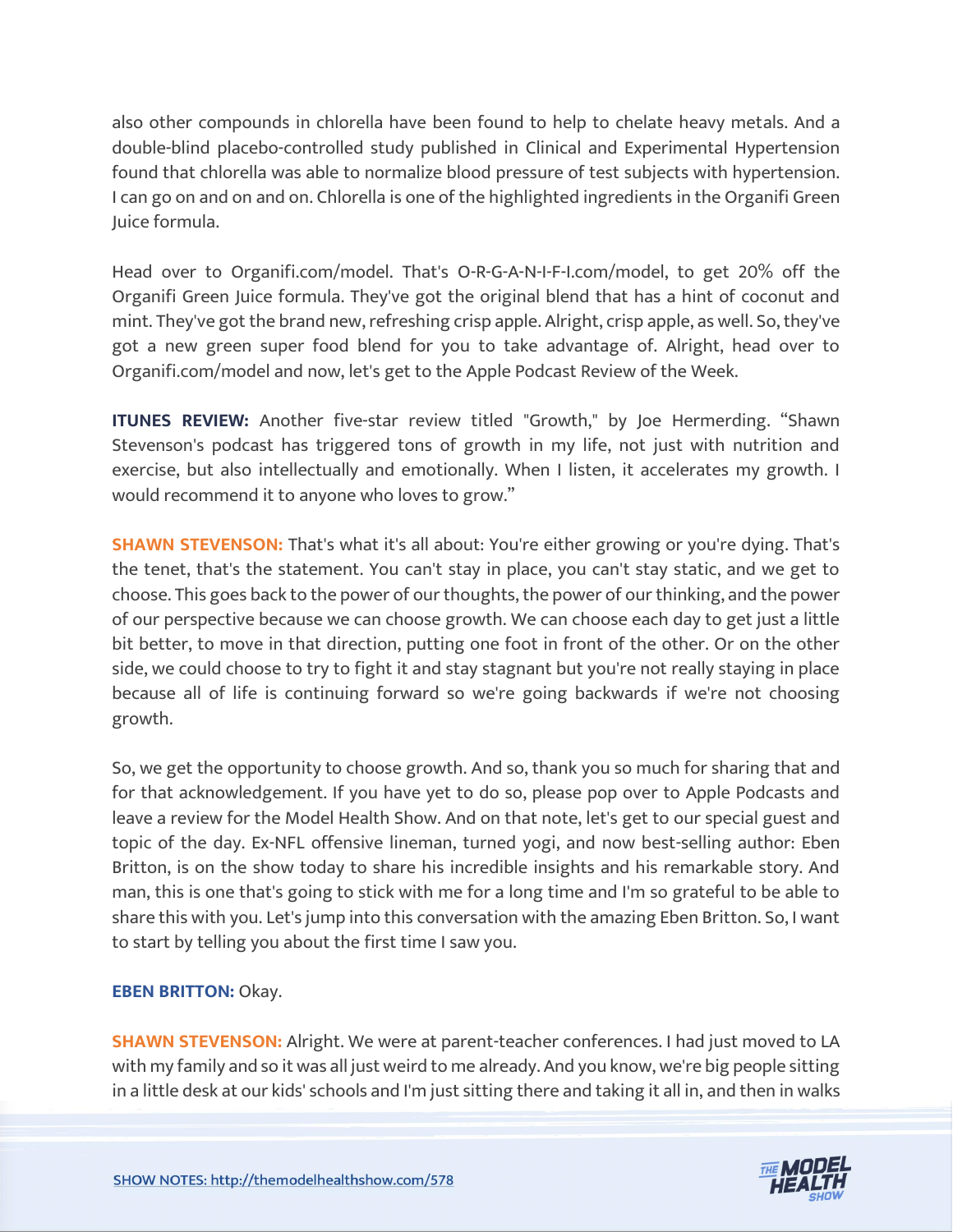this guy. And I saw the other men in the room light up when they saw you, alright? And I'm just like, "That's odd. Why are these guys so happy to see this man?" And it was like... It wasn't like you seeing a celebrity kind-of-thing, it was like seeing a friend. And so I saw the guys come up and greet you and hug you. And I was just like, "Man, this guy must be a really good person."

And the parent-teachers conference stuff commenced, the teacher introduced herself and talked a little bit, but then she passed it to you to do a group meditation for us at a parentteachers conference. Definitely a first, and I was like, "Oh, this is cool. This is really interesting." And I heard your voice, and I was just like, your voice, there was something familiar about it, not just that I might have heard your voice before but there was something familiar. You know what I mean?

# **EBEN BRITTON:** Mm-hmm.

**SHAWN STEVENSON:** And from that moment, I was just like, "Man, this guy has something," but then that was that. Cut to sometime later and we ended up, of course, connecting, but that first introduction to you, man. You brought... You changed the room when you stepped into it.

**EBEN BRITTON:** It's amazing.

**SHAWN STEVENSON:** Yeah.

**EBEN BRITTON:** Thank you.

**SHAWN STEVENSON:** So, I want to ask you about this because that meditation that you held for us in that moment, how has this tool of meditation been valuable in your life?

**EBEN BRITTON:** Wow, dude. Thank you for sharing that. That's so interesting 'cause of my perspective of that experience, walking in there, and it was a new school for us, too. It was my daughter's first year in that school, and I had met the teacher a couple times. I think it might have been the first... I was super intimidated and that's kind of how I'm always like... I have a big self-worth thing which is part of my journey. And so meditation has been, to put it simply, the most transformational tool of my entire life. And I've been meditating now every day for the last six years and it's completely changed who I am on a molecular level, on a cellular level, radically. There was a lot of chaos in my childhood, a lot of alcoholism, a lot of physical abuse, and football was this vehicle for me to transcend all of that. And I was about eight years old when I saw in the news at my grandparent's house in Connecticut the Jets and the Giants in training camp, and it was just this seed was planted in my eye. That's what I'm going to do. In my mind's eye, that's who I'm going to be when I grow up and...

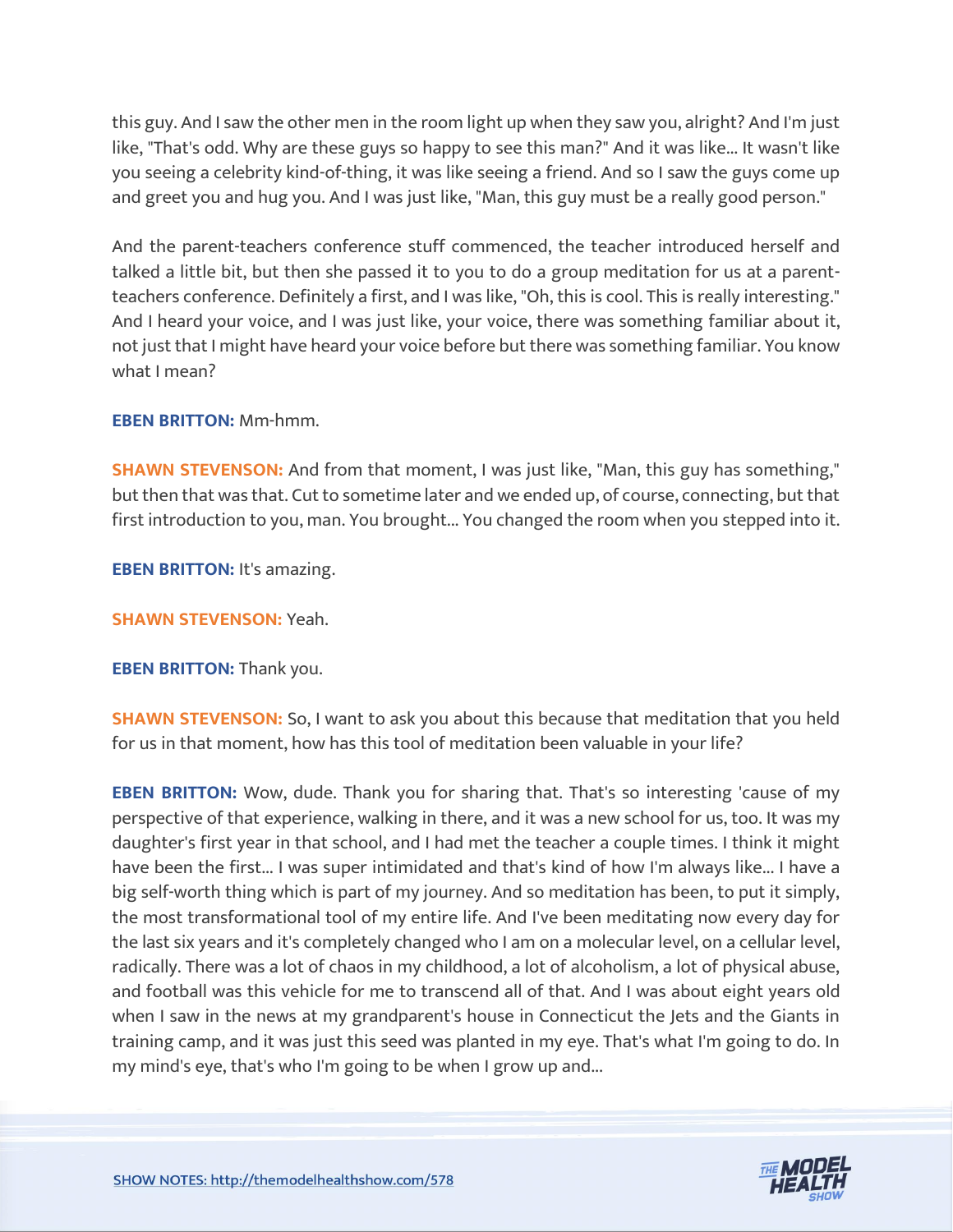My mom would never let me play, finally my freshman year of high school, she let me play football. And I was always the biggest kid, and it was just a rocket ship to the moon from there. Everything I did, how I carried myself, how I lived, how I ate, how I spoke, was all in alignment with achieving this dream of playing in the NFL. And everything that... Any time, anybody would say to me, "Ed what are you going to do when you grow up?" I'd say I'm going to play in the NFL. They'd say, "That's cool, man. What's plan B?" I'd say there is no plan B, that's what I'm doing. [chuckle] And it manifested, I manifested that, I visualized, that I looked at... I saw it every single day, every time I woke up, every time I stepped in the football field I saw myself playing in the NFL. And with that though, I was proving to the world how big and tough and scary I was. Because I was really scared during my childhood. There wasn't a lot of stable ground, and I had a lot of rage, I had a lot of anger.

**SHAWN STEVENSON:** You said in your book, you said, "I saw football as the vehicle to transcend the darkness I found myself in."

**EBEN BRITTON:** Yeah, yeah, that's what it was, that's what it was. And I put that rage on the field and that's why I was the best player on every team I ever played on, until I got to the NFL, and I was team captain, I was always the most violent guy on the field, I was always the hardest... You'd see me on the film, I'd be the alignment sprinting down the field with the running back, with the receiver, picking the guys up off the floor, knocking people over piles, just... I was a devastating machine, and I loved it. I loved football. But through the process, finally, I was drafted in 2009, 39th overall by the Jags in the second round. And had a great rookie year. The next off-season going into my second season, I ruptured the disk in my back, L5-S1, doing these Keiser squat machines. And we were doing these max rep Keiser squats. And, it was the beginning of this deconstruction of that person, this warrior person that I was, that I had built myself up to be.

**EBEN BRITTON:** And for the next six years... I played four years in Jacksonville, two years with the Bears. I really was on this constant cycle of getting injured and then getting myself out of injury. And that's a really tough road to be on, 'cause you don't have time, when you're in the NFL, you don't have time. It's get back out on the field by any means necessary, the pills, the injections, tape it up, do the thing, whatever you got to do, get back out on the field. And that was my mentality as this warrior and this was my family, these were my brothers, the coaches were my fathers. This was my whole world, and I was willing to do anything. Literally give my life. Looking back at my football career, I was in the hospital a lot. I probably was on the edge of death a handful of times, whether it was my back injury, the shoulder surgery, the back surgery, I ruptured my appendix my last year in Chicago which was really the universe saying, "Dude, it's okay, you can be done."

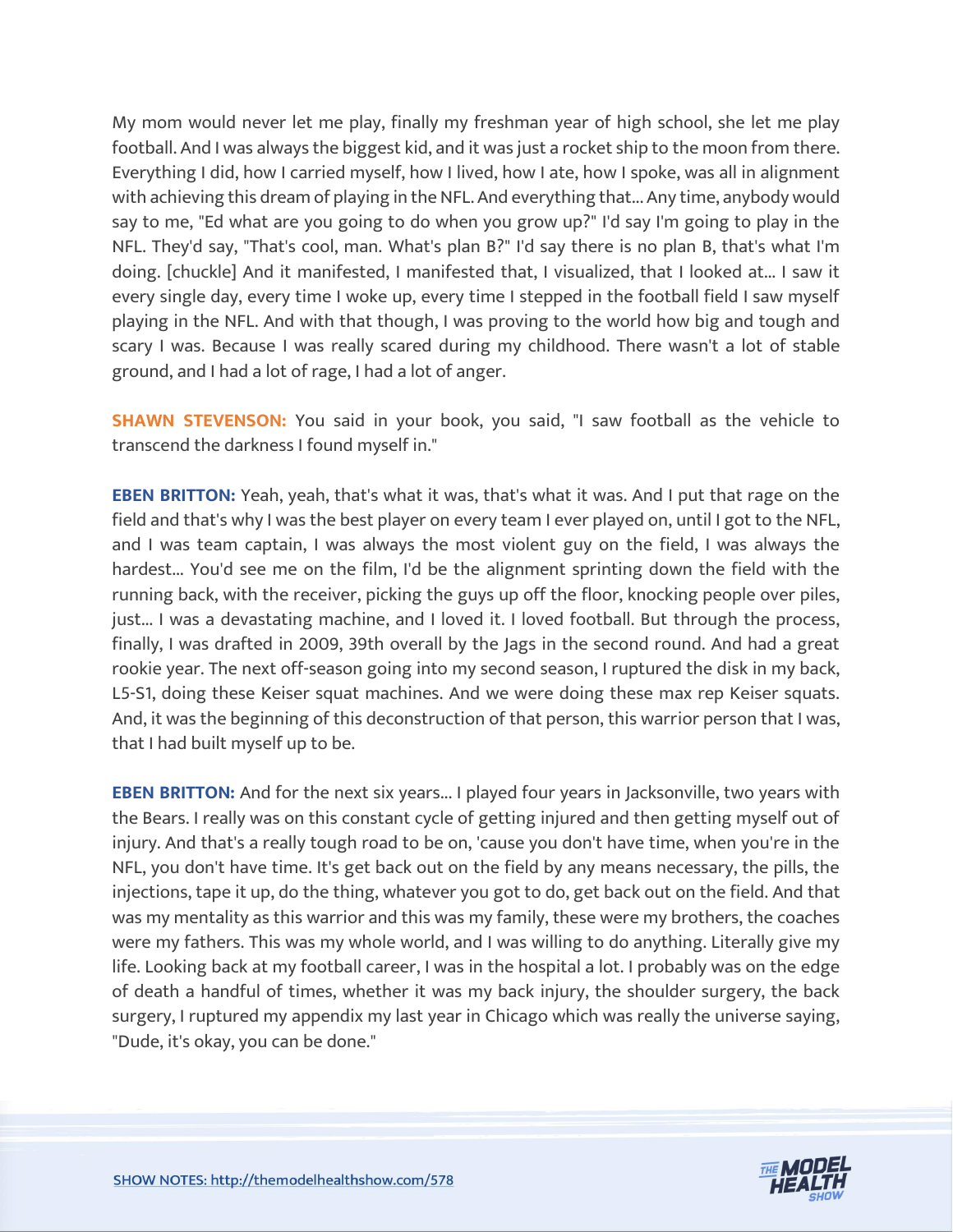And when I left the NFL, after six years, I was spiritually, emotionally, mentally, and physically destroyed completely. My third year, no, my fourth year in Jacksonville, I'd come back, I'd worked my ass off to get back after the shoulder injury, had shoulder surgery, came back. I had this ruptured disk, then had to have surgery on that. Came back from that, then I had an infection in the disk, after the surgery, had to go on eight weeks of intravenous antibiotics, came back from that, and then my last year in Jacksonville, first game of the season, a guy got thrown into my left ankle, which ended up being a low high ankle sprain.

Team doctor said two-to-three-week recovery, I got a second opinion through my agent, doc said, "This is really like a six-to-eight-week recovery, and you're lucky you don't need surgery." I rushed back after two weeks, had coaches on my ass, literally calling me, as I'm leaving a body work session, questioning whether or not I'm trying to sit out and catch a paycheck. Yeah.

# **SHAWN STEVENSON:** Wow.

**EBEN BRITTON:** And this was a new head coach, and he just had... I don't know. And so, I rush back, get my ass kicked against the Bengals, I'm playing Geno Atkins, All-Pro D tackle who the year before, I had a really good game against, but I just get my ass kicked, I get benched at half time. And it was soul crushing. Coming in at half time, there was this commotion outside which I later learned was my line coach who'd been with me since the beginning, and our new head coach fighting over taking me out of the game. And then they came in, and they knew how much pain I was in, 'cause I was telling them all week, I'm like, "Dude, I can't push off my left ankle to move inside to the right, I'm playing left guard, and I can't move inside, 'cause I've got no power in my left ankle, and...

I'm telling them this all week, they're like, "It'll be fine, we'll get you Toradol, we'll tape it up, we'll do a good job, we'll get you some pain medicine before the game." I'm like, "Okay." And of course, I'm just getting eaten alive, it's just what... It's hell and... So, they come... O line comes in, he's all huffed up, I could tell it was like, was he just in a bar fight or something? And he said, "Eb, we're going to sit you down," and the head coach comes over, he's like, "Eb, we're going to sit you down. We need to get you back healthy." And I just have tears streaming down my face and I'm like, "I told you guys this all week." So, I'm like, "Okay, you're going to sit me down." After the game, the head coach tells the media that the left guard spot's up for grabs.

**SHAWN STEVENSON:** Are you kidding me?

**EBEN BRITTON:** Yeah.

**SHAWN STEVENSON:** Wow.

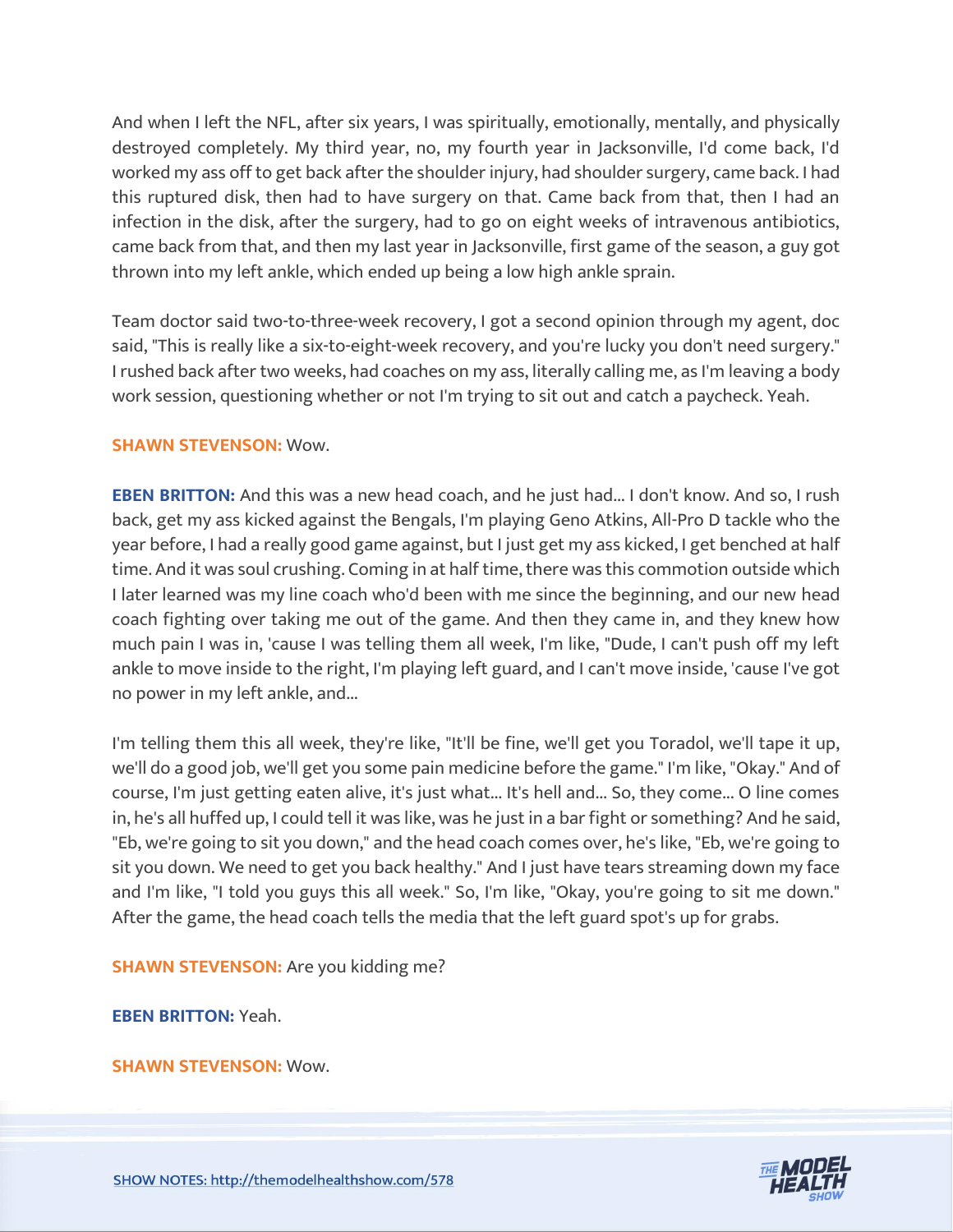**EBEN BRITTON:** Yeah. And I was just... At first, I said, Okay, b\*tch. And that whole week in practice, I just kicked ass came back, had a great game against the Bears. The following week, I earned that starting spot, I guess that had been mine, and we went away from the biweek, came back, played the Raiders, lost to the Raiders. At this point, we were maybe one in eight, it's a horrible year, it's a horrible year, we've just been driven into the ground. Honestly, the coach is like, we're going to work... We're going to be the hardest working team in the NFL. And we were definitely the most overworked team in the NFL, and this isn't a rant against my coach, it's just like what is?

#### **SHAWN STEVENSON:** Yeah.

**EBEN BRITTON:** We would run 200-plus reps a day in the sweltering heat, every guy, we had team captains going to the coach's office, saying, "Coach, man, we're done. We're toast, we got no energy on Sunday." The coach was like, "We're going to keep doing things the way we're doing them, we're one in eight." And so, after the Raiders game, I get benched 'cause they're making all these changes to the team, so I was named after being a team captain and an energy center of the team since day one, every team I've ever played on, I get benched, and I was crushed.

I was like, my confidence was destroyed. As an offensive lineman, the most important thing in your arsenal is your confidence, stepping out onto that field every play knowing you're going to dominate the guy in front of you. If you don't have that, it doesn't matter how big you are, how strong you are. I've seen the biggest, strongest, most freak athletes step out onto the field every Sunday and get their asses kicked and not be able to do anything because they have no confidence, they don't believe. That's the biggest thing.

**SHAWN STEVENSON:** So, you don't know this, but as of this recording, we just released this kind of masterclass on confidence.

**EBEN BRITTON:** I love that.

**SHAWN STEVENSON:** And how it affects so many parts of our lives, so that's powerful.

**EBEN BRITTON: Perfect, perfect. Of course, you do...** 

**SHAWN STEVENSON:** Listen, I got to... I want to make sure we stay with this because you said something profound, I've never heard this said before, you said, "We were going to be the hardest, quote, hardest working," but there's a difference between being hard-working and overworked.

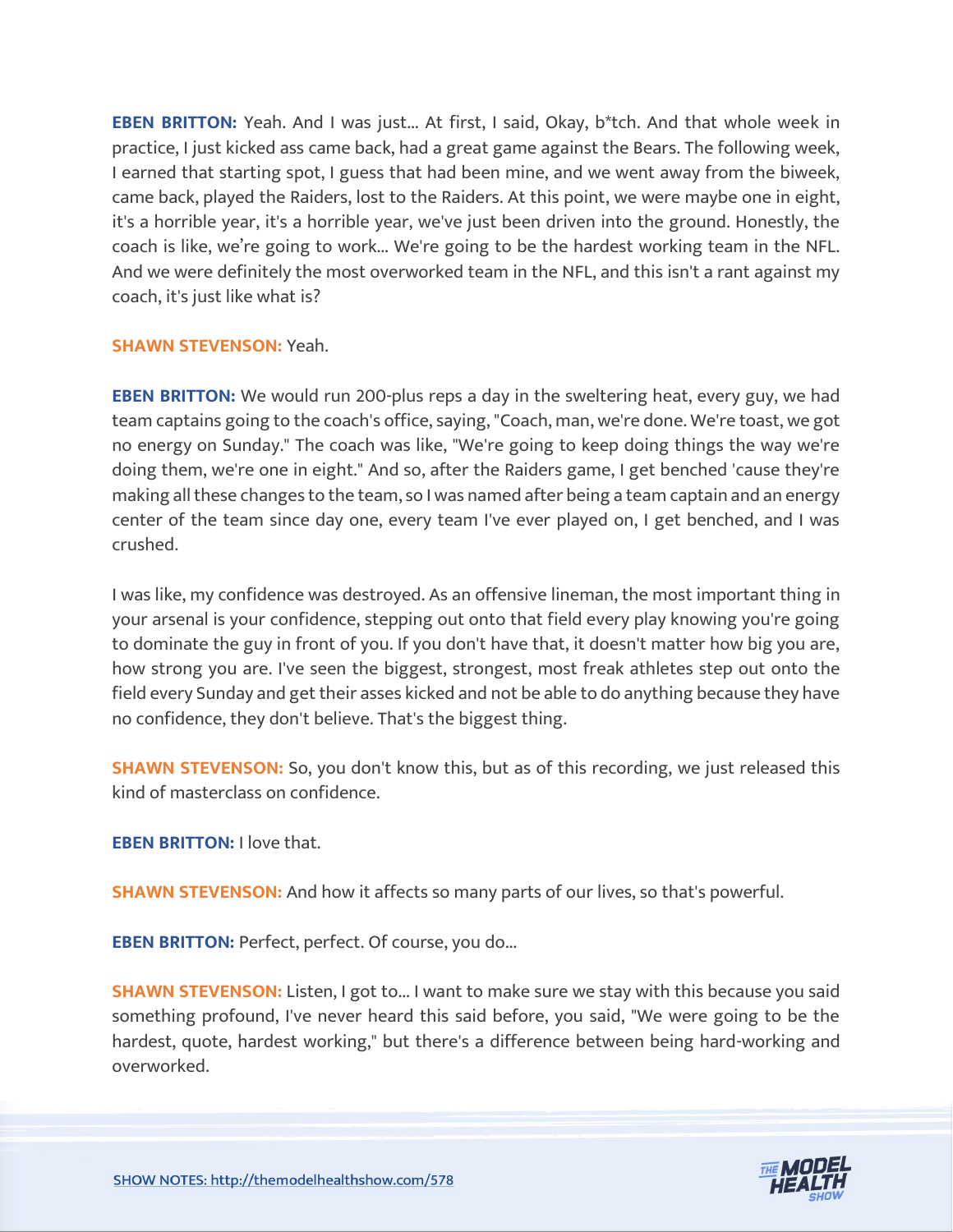#### **EBEN BRITTON:** Yeah.

**SHAWN STEVENSON:** And that balance there, finding there's grace that's involved in that.

**EBEN BRITTON:** Absolutely, that's been a big practice of mine in my life after football, is finding that balance. So, I get benched, I'm crushed. The end of the year was a wash for me. I wanted nothing to do with the team. I totally shut it down emotionally, mentally, I was just... I wanted nothing... I was miserable to say the least. I was in a lot of pain, physically. Now, I had been basically exiled, I'm trying to talk to the coaches like, "Dude, what's the deal, man? I've been the starter for so long, I've given you everything I have and now you can't even tell me why I'm being benched." I could see the lump in my O line coach's throat, Andy Heck, who I love. He won a Super Bowl with the Chiefs recently, and he's had a really nice stretch since, and he's one of the best O line coaches I've ever been around, and he just had this lump in his throat like he was about to burst into tears every time I talked to him. And the year ends, I'm going into free agency. Just about the worst way you could go into free agency, out of being benched halfway through the season.

I've had a lot of injuries; I had a couple of conversations. Finally end up... I decided to give it another shot. Signed with the Bears, have one great year in Chicago, come back for last year in Chicago, a second year in Chicago. It was the business of football was really starting to wear away at my interest in it and my love for it. So, my appendix ruptured, and I saw that light at the end of the tunnel, which I had been thinking about for a long time. Because when I was a kid, I was like, "I'm going to play this game forever, I'm going to play 10 years in the NFL." And here I was after year six. And that year, I remember coming back from the ruptured appendix, which happened here in LA, my high school was retiring my jersey, and I was at this ceremony, and I'm doubled over in pain, 'cause I've got this... My appendix is rupturing as I was watching the game after the induction ceremony, got rushed to the Emergency Room two days later, 'cause I refused to go, it was like... There's something...

**SHAWN STEVENSON: Typical.** 

#### **EBEN BRITTON:** Yeah.

#### **SHAWN STEVENSON: Typical.**

**EBEN BRITTON:** Of course. But we were about to go and get on the plane that afternoon to fly back to Chicago, and I said, "I can't get on the plane, something's really wrong." Went to the emergency room, find out I've got a ruptured appendix, have emergency surgery. I'm in the hospital here in LA for a week, I lose about 25, 30 pounds. I have to call the coaches, the trainers, [all the people. And finally, I go back, they say, "Eb, take it easy for a month, get your weight](https://themodelhealthshow.com/eben-britton/) 

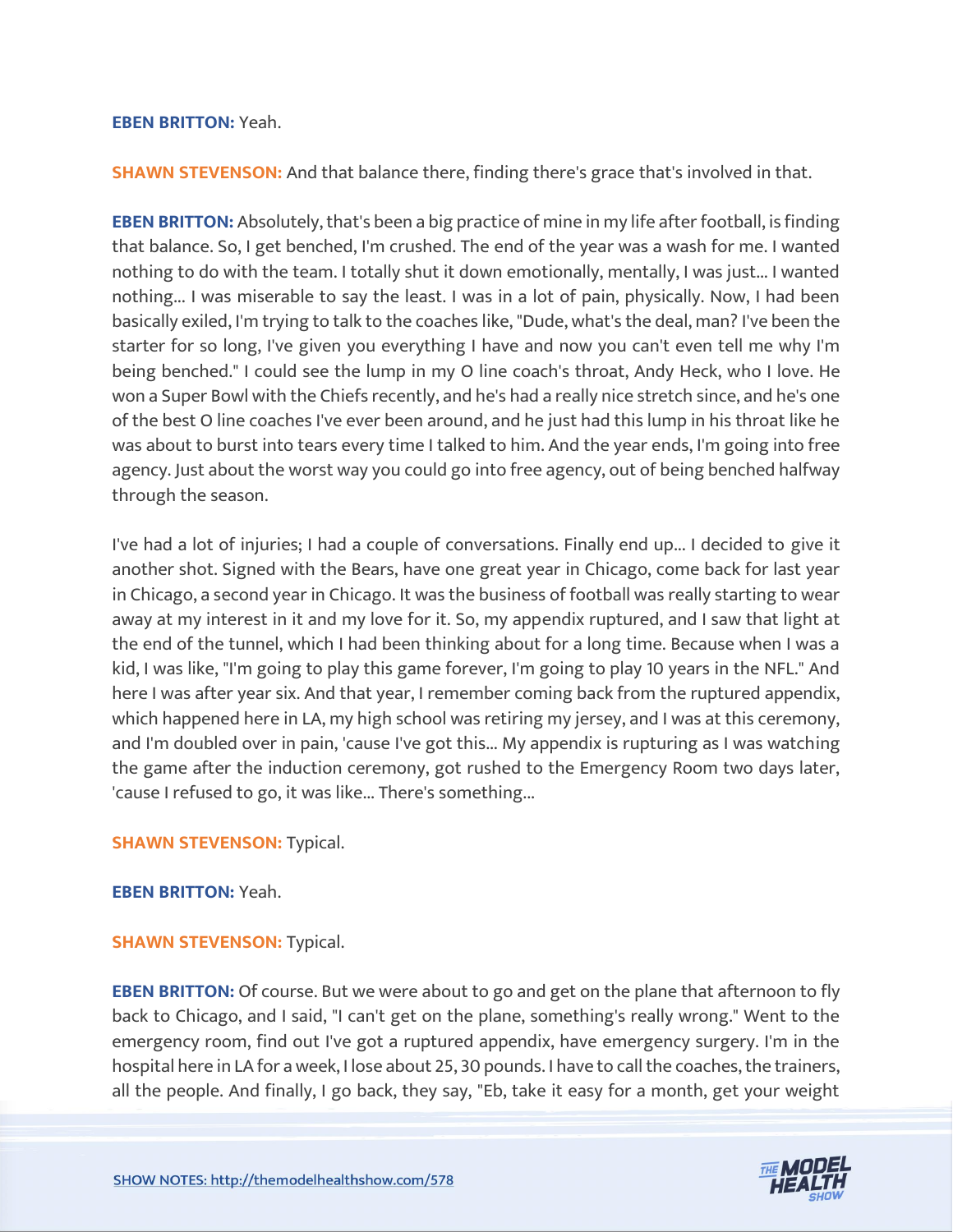back." This was probably week nine, so I had a month off, and then we had maybe four games left at the end of the season where I was playing again. And I remember when I had just gotten back to start practicing again because they were doing... They'd been doing blood tests and all sorts of things to make sure that all the toxicity and bacteria from the ruptured appendix was out of my system.

And I remember I was just back to practicing and I'm watching this film and I'm thinking to myself, "What am I doing here?" It was so clear; it was like a light somebody turned. It was like I had been sitting in a dark room and someone turned the light on, then I thought to myself, "What am I doing here?" There's a thousand places I'd rather be. I'm in so much pain from my neck to my toes, I'm popping pills just to sit here and film, I'm watching this film and I'm looking at myself blocking this defensive lineman, and I'm thinking to myself, "Man, I used to want to kill that guy, and now I have none of that left."

I have no angry, I've no energy left, I have no rage left. And I'm thinking to myself, "I'm fine sitting here going through all this pain thinking it's glorious or something like I'm proving something to somebody." And this coach behind me, God bless him. But if I walk out of here tomorrow or right now, he'll just plug somebody else in there right, so what am I doing here? We finished out that season, and I knew I was done, because that's the moment in football, especially if your heart's not in it, you're going to get yourself hurt and you're going to get somebody else hurt, and there's no reason to be there 'cause it's just too violent of a game to be out there half-heartedly, you can't do it. We move back to LA; my wife is from Pasadena. We had at the time our daughter was... This is 2014, our daughter is three years old, I decide let's move back to LA, we'll set up shop, buy a house, start doing this thing called life after football.

And it was a roller coaster, to say the least. It was at first a relief, I'm done, I did it and I had no gripes. I went into the NFL; I went into my football career thinking I'm going to play 10 years. I played six. The average is 2.3. I gave it everything I had, every moment I had it. I had nothing left to give. I was in, what am I going to do? Win a championship? I don't know, it's a team, it's the ultimate team game. And I felt really good about being done, like that was absolutely the right decision for me to make, but I had no real idea of what that process was going to be like emotionally, mentally, spiritually, of coming to terms with myself, learning about who I was, healing trauma that had been swept under the rug for 20 years. And it started with writing, it started...

I wrote this article for SportsIllustrated.com called "What does it take to stay in the NFL." I talked about dealing with injuries and the day-to-day offensive lineman experience and the pill protocol. I talk a little bit about Cannabis and Adderall and the mental health issues, depression, anxiety, all the stuff that I had dealt with during my playing career, and it got a lot [of attention. I had a lot of my former teammates call me saying, "Eb, thank you for saying this,](https://themodelhealthshow.com/eben-britton/)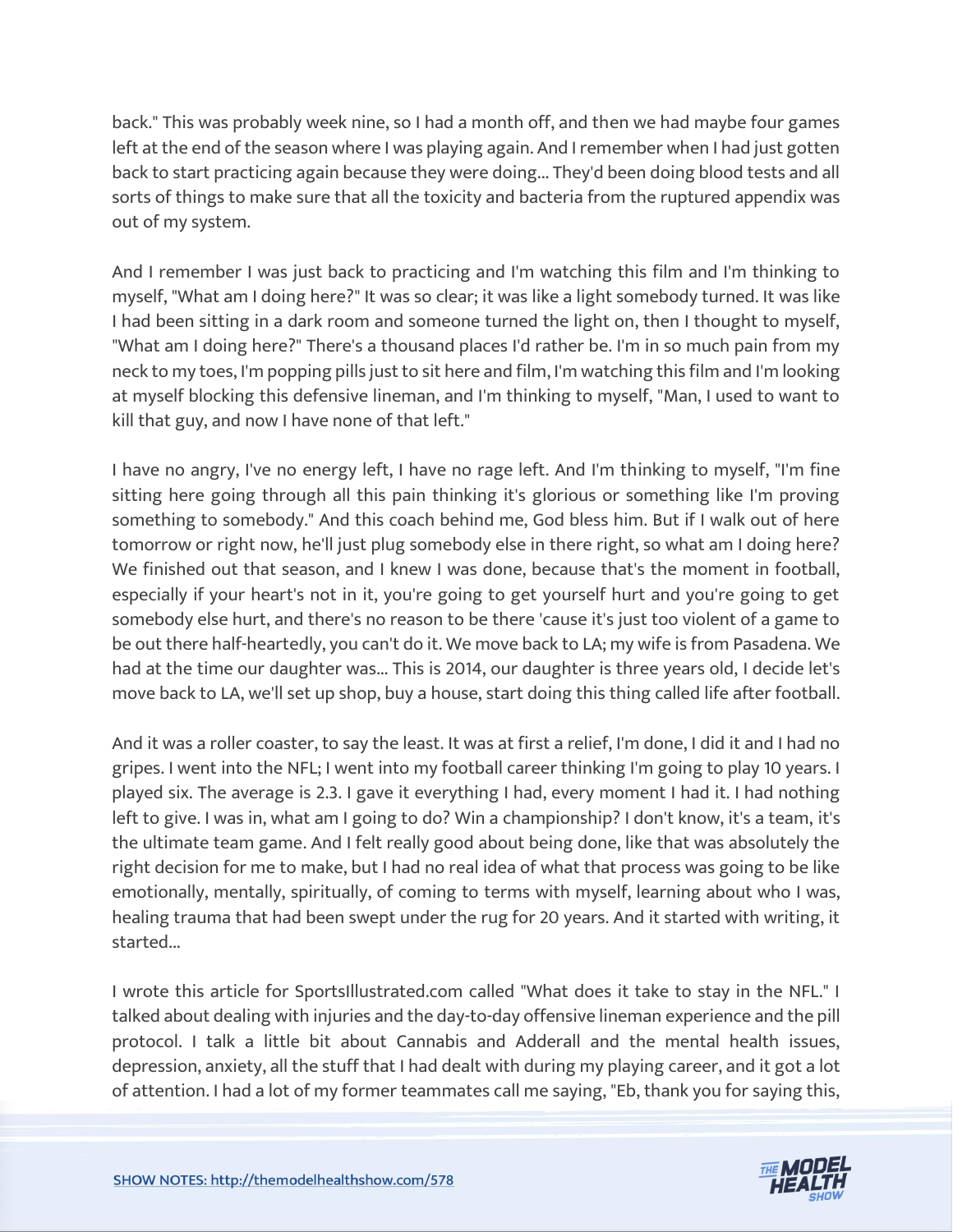it's really powerful, it's my experience, that's what we're going through, thank you for shining a light on it". I had old trainers call me going, "What the f\*ck are you doing? How could you say that?" I'm like, "Dude; A, I didn't use your name, B, I wasn't trying to throw anybody under the bus, I'm calling attention to a broken system"

**SHAWN STEVENSON:** Yeah, very broken.

**EBEN BRITTON:** This is a broken system that needs to be addressed.

**SHAWN STEVENSON:** The first person to enlighten me to this, 'cause you have your own assumptions, but Curtis Conway is a good friend, and he was sharing with me because he was one of the guys trying to not take this stuff, but it's just like the pill protocols and the injections and all these things became so normalized that he kind of lost himself.

**EBEN BRITTON:** Yeah.

**SHAWN STEVENSON:** And you shared in the book, and by the way, you are an excellent writer.

**EBEN BRITTON:** Thanks, bro.

**SHAWN STEVENSON:** Excellent storyteller and I want to come back to this and how that was even a part of your life as well, but you shared some of this in your experience, and it didn't just affect your body and trying to deal with the pain, a lot of stuff, by the way, it doesn't even work in the first place.

**EBEN BRITTON:** Yeah.

**SHAWN STEVENSON:** But it didn't, so it had that aspect, but it also changed your personality.

**EBEN BRITTON:** Yeah.

**SHAWN STEVENSON: Talk about that.** 

**EBEN BRITTON:** Oh! Absolutely. It was interesting, one of my gifts is I am a highly sensitive person, and it's taken me a while to recognize that as a gift. But what that meant during my football career, in particular, was, I'd recognize so quickly that any time I took these pills, whether it was the prescription anti-inflammatories, like Cataflam, Indocin, Celebrex, these things I just felt toxic, I felt my stomach was in knots. It felt like I had a knife, I had just eaten acid or something, not acid the psychedelic but literal acid like it was burning my gut. And then [with the pain killers, I remember taking these things and just being thrown into complete](https://themodelhealthshow.com/eben-britton/) 

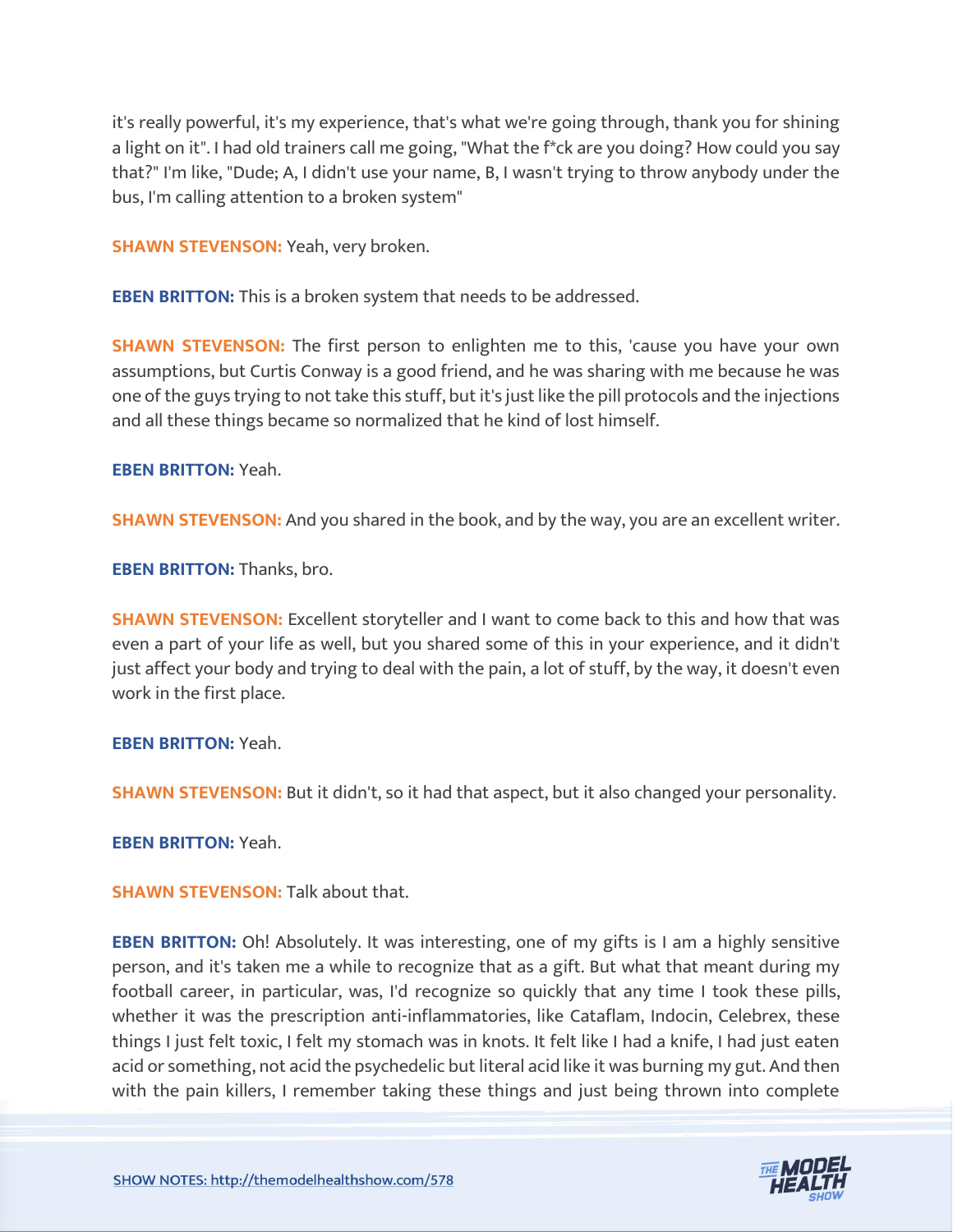chaos mentally, emotionally, physically, where I would have this low hum of rage right below the surface, just so irritable, I could barely be around anybody, and here I am coming out of surgeries, shoulder surgery, back surgery at different stages in my career, and every time I would take these pills, and I'm in the super vulnerable state where I literally need help putting socks on, getting dressed, and I'm surrounded by people who love me, who are taking care of me, and I'm like lashing out at them, and I'm just like, I can barely to be around them. And I remember seeing this...

I'm going to speak in general, but there were very specific moments where I had taken the pill and I was being helped, and I remember lashing out at my mother, and I thought to myself, "Who was that? That's not me. What's going on here?" And it was this pressure. And then not only that, but experiencing severe withdrawal symptoms after two or three days of prescribed dosages of Vicodin or Percocet, OxyContin, waking up at 2 or 3 o'clock in the morning with knifing sensation in my gut, cold sweats, chills, aching all through my body, and it's that void, that void, your body is desperate for relief, that this... The void that these pills create. And so, I was gifted with this sensitivity and through that, that experience, cannabis really became my preferred source of pain management, because it was the one thing, I could come back to that helped me decompress the stress in my body and mind, I could connect with loved ones, I could get a good night's sleep and wake up the next day feeling recovered and rejuvenated. Whereas juxtaposing that to my experience with the pills where it would just devastate me even further and throw me into further chaos.

**SHAWN STEVENSON:** The crazy part though, is that the pills are normalized culturally...

# **EBEN BRITTON: Exactly.**

**SHAWN STEVENSON:** And then the cannabis is villainized, and of course, I've talked about this a little bit, but you know the state of affairs with these opiates... It's the number one cause of death in the United States for people between the age of 18 and 45. It's not COVID, it's not heart disease. Both of those combined, you add those two numbers together it didn't equal... And we'll just use 2020 and 2021, for example, it didn't equal the number of people who died from Fentanyl. So synthetic opioid, not to mention the more original stuff, you add on top of that, the numbers get so skewed, but this isn't even talked about... And we'll put it up for folks that are watching the video to see some of the statistics, but... You know.

# **EBEN BRITTON:** Oh yeah.

**SHAWN STEVENSON:** And the crazy thing, of course, is like it's not talked about because those platforms that would... Well quotes, "supposed to be talking about it, our major news networks,

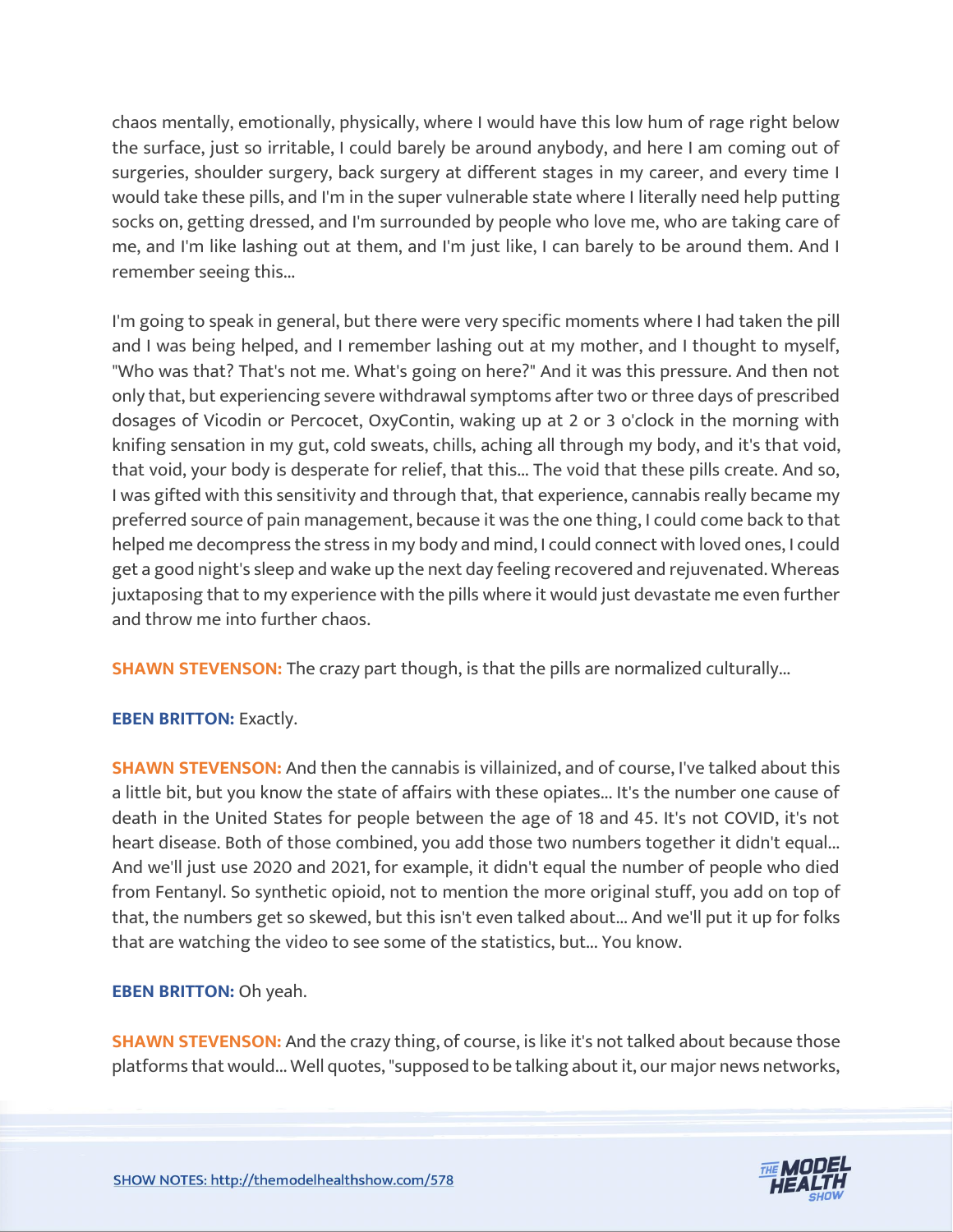they're funded by many of the pharmaceutical companies that put this sh\*t out there on the streets in the first place." You know what I mean?

# **EBEN BRITTON:** Yes.

**SHAWN STEVENSON:** And so, in the book, you actually said, "You believe you were able to erase the use of opiates from your life due to your experience with cannabis." And over the years, of course, I've been keeping my finger on the pulse a little bit because I'm always looking at the detrimental side, and also the positive side.

**SHAWN STEVENSON:** And just to share this with everybody. So, this is published in the peerreviewed journal, Nature Medicine. The study was titled, "A chronic low dose of THC restores cognitive function", and this was looking at... And this was a study on mice, and I'm going to mention a human study as well, that younger mice experienced a performance drop under the influence of THC, the psychoactive chemical that was then given to older mice and gave them a considerable performance boost, even putting them on par with younger mice who'd abstained. And so there's actually a notable amount of data on cannabis being therapeutic for traumatic brain injuries, for example.

#### **EBEN BRITTON:** Yes.

**SHAWN STEVENSON:** There's so much data on this. I was actually surprised. You encouraged me to check into it more, just reading your book, and so this is one of the new ones that I reviewed today, and it was like, I couldn't... I couldn't believe... A part of my mind couldn't believe how much data this was. So, this was published in the Journal of Clinical Investigation. The study was titled, "Cannabinoids promote embryonic and adult hippocampus neurogenesis and produce antianxiety and antidepressant-like effects." So, we're talking about the memory center of the brain, producing new brain cells, where we look at...

There's some other data showing that it can reduce activity in prefrontal cortex, but what I'm wanting to do, by the way, is just to highlight that we don't want to put a black and white on anything, even with opiates, they have their place. This is something that, you know, opium has been utilized for thousands of years. Of course, it's been turned into this cash crop, and this commodity, where everything from a migraine to somebody has toe surgery, they're given these very strong drugs. Right?

#### **EBEN BRITTON:** Yeah.

**SHAWN STEVENSON:** And this was supposed to be, in our society, reserved for extreme [circumstances, and so everything having its place and us being able to hold a space for it... And](https://themodelhealthshow.com/eben-britton/)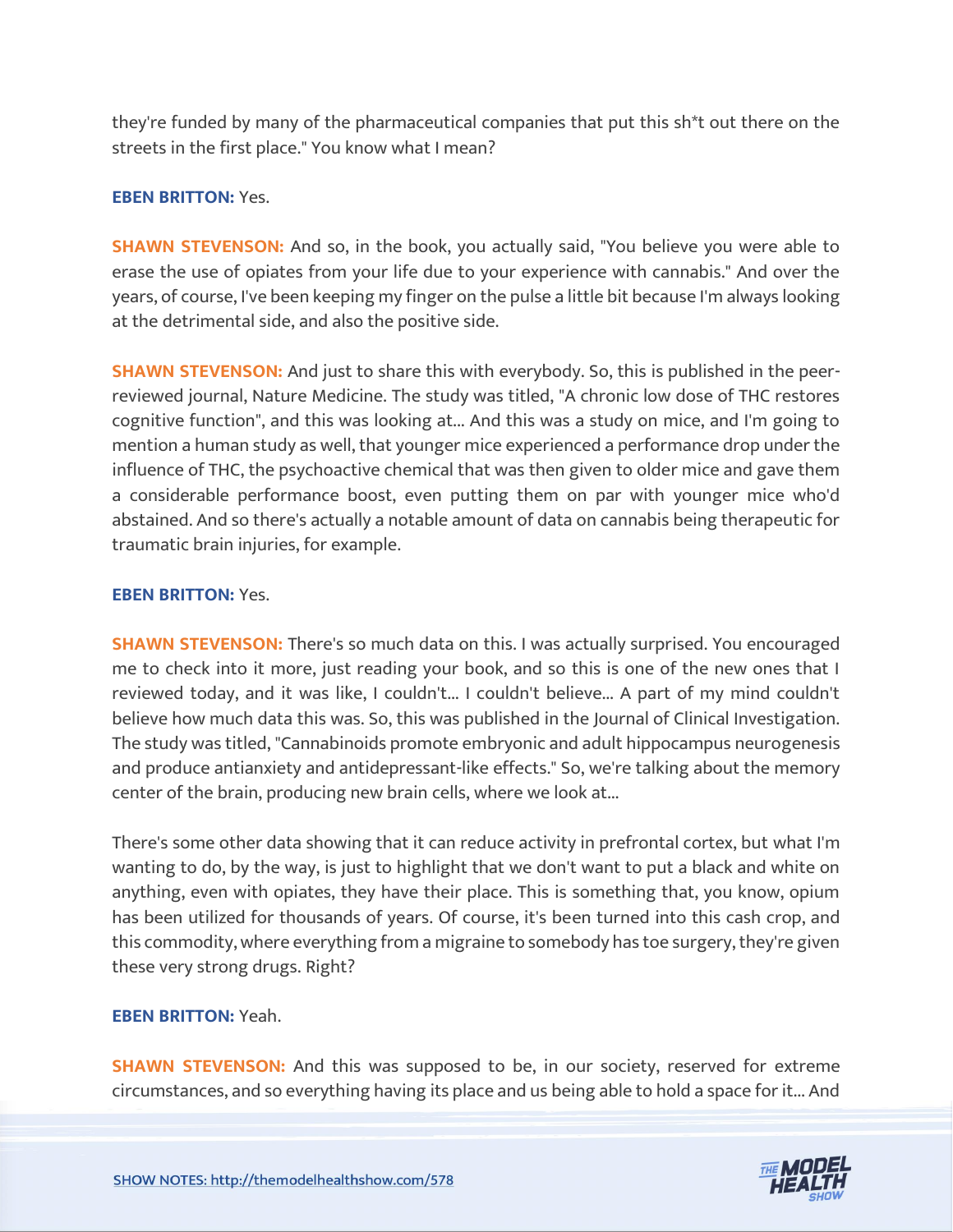it's the same thing with food, to understand that everybody's unique, and also, we want to make sure that we have things available for people who are suffering that are putting them in a place for you, it's like, this helped me to avoid dying from opiates by utilizing this substance and so to appreciate your experience and your story and also know there's some pretty solid science on it too.

**EBEN BRITTON:** Yeah, yeah, I love that you're bringing that up 'cause it's been interesting to me seeing some of the stuff come out about cannabis in particular, that I've seen Dr. Amen, talk about. You had him on the show, I think, and he was talking about this a little bit, and I saw this brain scan he did of someone who had used cannabis and it really shut the brain activity down. Turned it down really low. And I was thinking about that in context to my experience with it. And what's really interesting is in my life after football and going on this journey of truth-seeking and understanding the underlying reality of my experience and how things actually work, and looking at, how do we get back to balance? I think that's the most important thing, because we're in such a state of chaos, you know?

#### **SHAWN STEVENSON:** Yeah.

**EBEN BRITTON:** And it was interesting because one of my brothers, my football brothers, Ricky Williams, he pointed me to this thing of... I talk about the federal government's patent on cannabinoids as neuroprotectants and antioxidants, which blew my mind coming out of my football career and legitimizing or validating my experience of this back-alley drug, healing me and helping me rejuvenate through a very traumatized state.

Ricky Williams said to me once, he said, in Ayurveda, in ancient Ayurveda, cannabis is viewed as a trauma reducer. And so when you take that into account of, say even the younger mice versus the older mice, and THC having this inhibitory effect on a younger mind and a boosting effect on an older mind, and for me, when cannabis was super therapeutic for me, during my football career where I was enduring massive amounts of trauma, physical, mental, emotional, to now where I can't really use cannabis anymore, 'cause if I have a smudge too much THC, I'm blasted into panic and anxiety and darkness in places I don't need to spend any time these days, you know?

#### **SHAWN STEVENSON:** Yeah.

**EBEN BRITTON:** And I believe that it's absolutely that, it's a trauma reducer. And once again, in the modern era where cannabis is now being legalized after it's been stigmatized and demonized for so many years, and now it's becoming recreational, it's like once again, we've missed the mark of... Because in no way throughout my cannabis advocacy talking about the [importance of cannabis as medicine for football players or athletes enduring trauma, has it](https://themodelhealthshow.com/eben-britton/)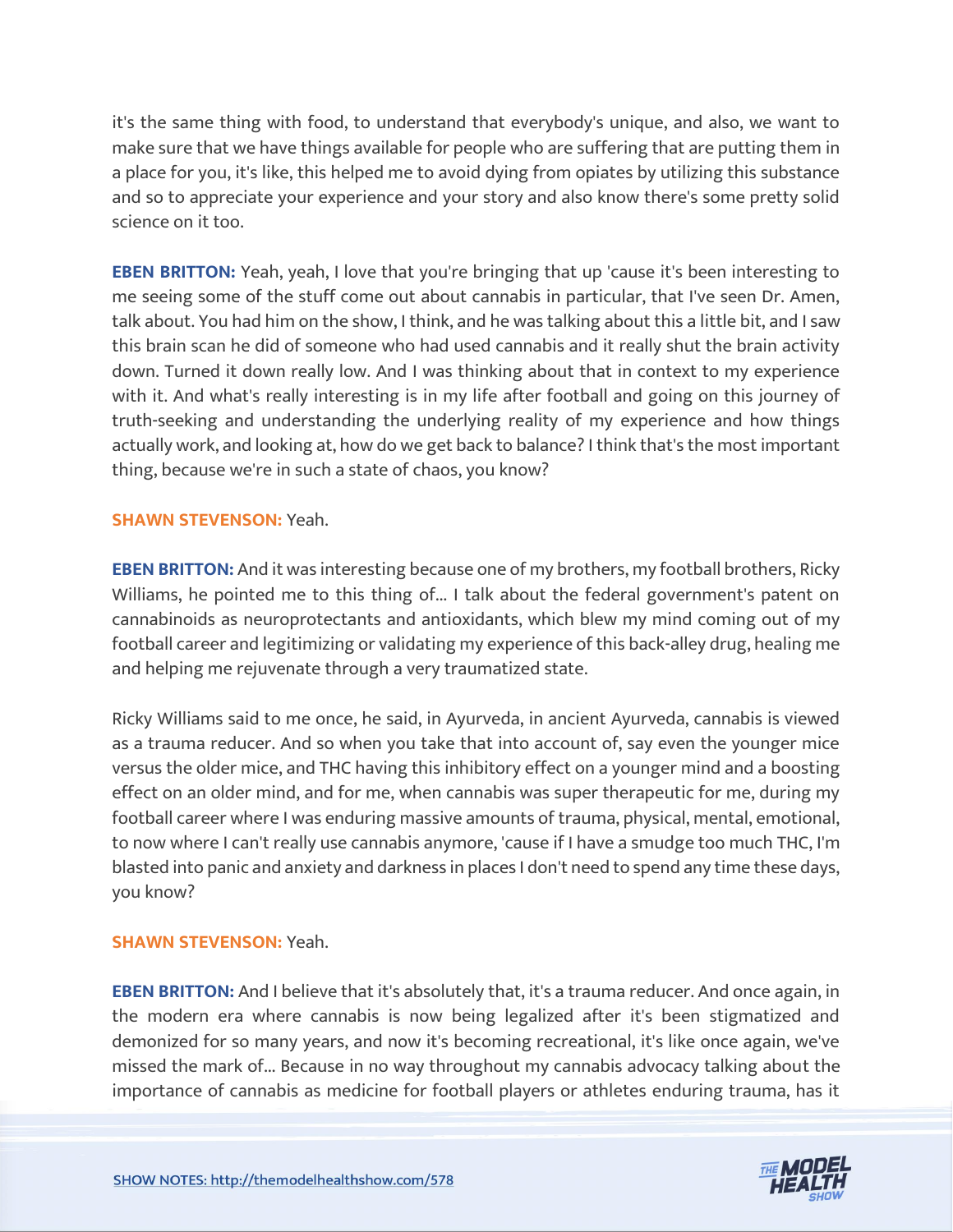been part of my thought that we should just be smoking weed all day long, which plenty of people are doing thinking, "Oh, this is helping." But part of the sensitivity and this allowing your Inner Guide to show you the way, it's always keeping your finger on the pulse of what is working for me? What is serving me? You can ask yourself that question. It's a really simple question, what is serving me in my highest good? So that when I wake up every day and whatever I do throughout my day, I am the most available, the most present, serving the highest good that I possibly can be in every moment.

And so, for me, it got to a point where... 'Cause I relied heavily on cannabis coming out of my football career, I was in a totally traumatized state, I was in a state of chaos. I had just left this thing that I'd been doing forever, and here I was feeling as though I'd been dropped out in the middle of the ocean without a life preserver. And everybody's like, "Yeah, you're in life now." "I don't know where to go."

# **SHAWN STEVENSON: Good luck.**

**EBEN BRITTON:** Yeah. "Enjoy." And I relied heavily on cannabis and it just slowly but surely it revealed itself. I'd smoke a little bit and I'd be like, "Oh, oh no, this isn't what I want. This isn't working for me anymore." So now I just use CBD, honestly.

**SHAWN STEVENSON:** And that the science on CBD is just obviously exploded as well.

# **EBEN BRITTON:** Yeah.

**SHAWN STEVENSON:** And especially... In particular in the treatment of pain, you've got so many great stories as well in the book about people dealing with extreme conditions and finding relief through this means. But you said something that... This ties back to the very first thing I asked you about keeping your finger on the pulse of what's working for you. In order to be able to do that intelligently and ethically, you have to be able to listen to your body.

# **EBEN BRITTON:** Yeah.

**SHAWN STEVENSON:** And that's the big issue. And I think that part of that opening, one of the most wonderful tools to access that is through a practice of meditation.

**EBEN BRITTON: Absolutely.** 

**SHAWN STEVENSON:** So, let's talk about that a little bit, what can we do to tune in more to our inner guidance system at a time when people are doing anything but.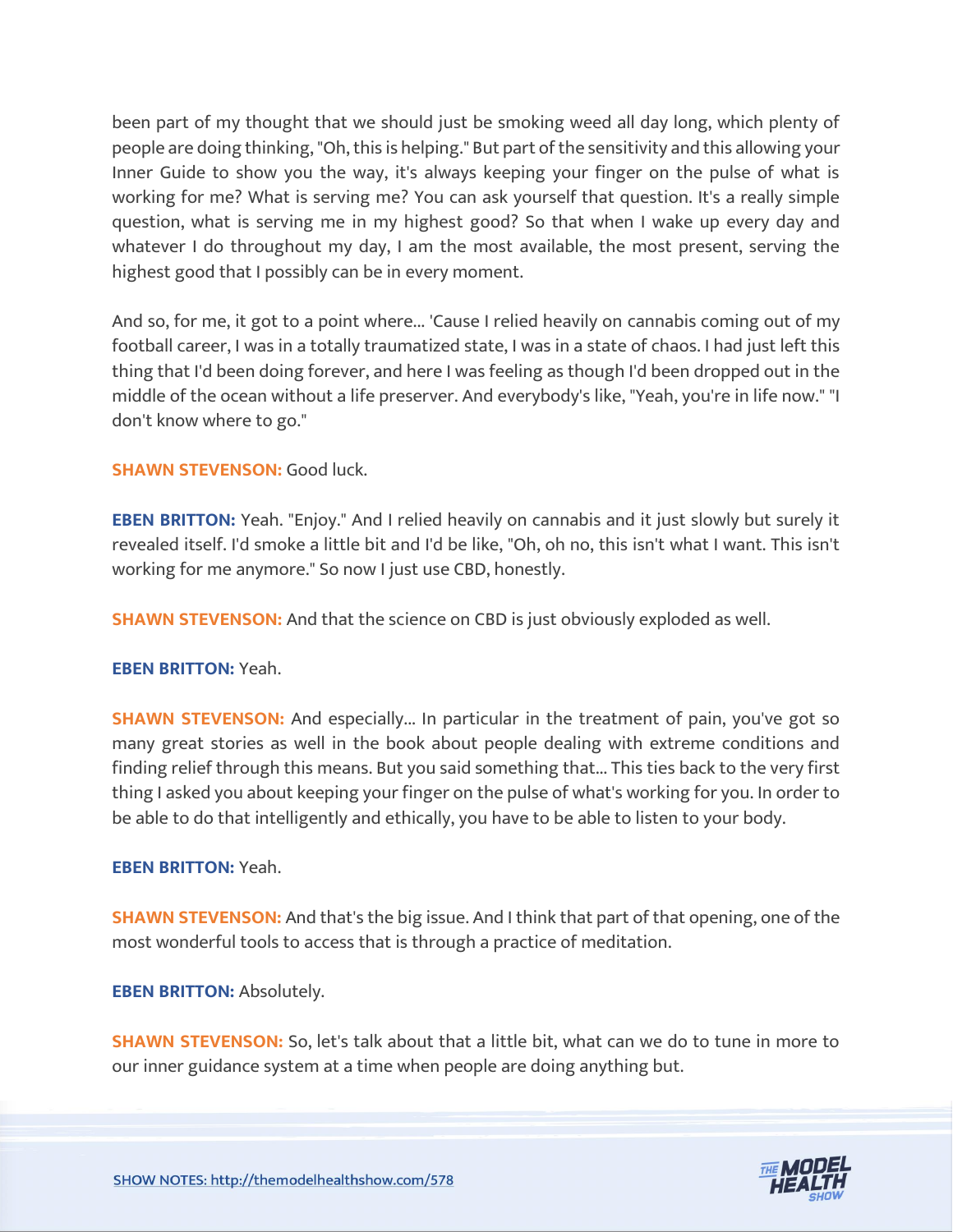**EBEN BRITTON:** Yeah, that's the best question. So, I want to say one thing that's really interesting, and I'm going to tie it all of that, that I said about my football career, that was getting me to how I came to meditation. I do a lot of coaching one-on-ones in these corporate wellness programming, and I work with a lot of people, people just like... That's my passion, is to connect with people, whether it's teaching yoga or meditation, or life coaching, greatness coaching, whatever it is. And something that's really interesting about what you just said, and one of my mentors said this to me, because I have asked the question... Because for me to get to meditation, I had to hit complete rock bottom. For years, my brother had been saying me, "Eb, you should try meditation." And I'd be like "F\*ck that. I don't have time for that dude, no way." And finally, around 2016, my entire life was crashing over me in a tidal wave. Every... My shame, my guilt, my childhood trauma, all the mistakes I had made throughout my football career, in my relationships was just overwhelming me, and I was flattened by the universe.

And it culminated, I talk about it in the book, that this phone call, I've watched myself screaming into the phone at my wife, "I'm going to kill myself, or I'm going to kill somebody", as I'm driving to go to this job. And a couple hours later, I got a call from my mom. She invited me to dinner. In tears, I'm just like, "Yeah, I'll come." And that led me into 12-step programs, Al-Anon, which was super beneficial for me, especially this men's group that I found, and my brother brought me into. And that started to loosen the grip of all the darkness, and the shame and the guilt and all the stuff that I had been dealing with and trying to hold on to myself. That led me into therapy, and the 12-step program also, it opened the door for me to see prayer and meditation as tools for my salvation.

And so finally, I'm sitting there, after my first meeting in Al-Anon, I find myself a therapist, I go to this therapist's office, I'm sitting there, we have a good session. At the end of the session, she says, "Eb, have you ever tried meditation?" And I'm just like, "Here we are, back at the answer that I've been resisting for so long", and I just was so... I didn't know where else to go. But I thought, "Okay, yeah, I'll try it." And she turned me on to this app that actually doesn't exist anymore, and I just started listening to this app, this guided meditation. So, I would go for long walks, and I'd just put this app on. And I just started feeling more and more relief, and it started to develop this craving for meditation, for going inside, for feeling this infinite stillness that's just deep inside the heart that I hadn't really ever... I had felt... We all feel glimpses of it when we're out in nature or with our best friends, our family, our loved ones, we've all had that glimpse of God, of infinity, of love.

And I started to tap into it, and I was just like, "This is what it is, this is what I've needed." And so... You know, I say that... I say that about hitting rock bottom, because we can either grow through insight or pain, and right now it feels like we're in a paradigm where insight isn't really a possibility. 'Cause I work with people who are clearly a problem for their entire work [environment, like everyone I talk to, it](https://themodelhealthshow.com/eben-britton/)'[s always about this person, you know? And then I go and](https://themodelhealthshow.com/eben-britton/)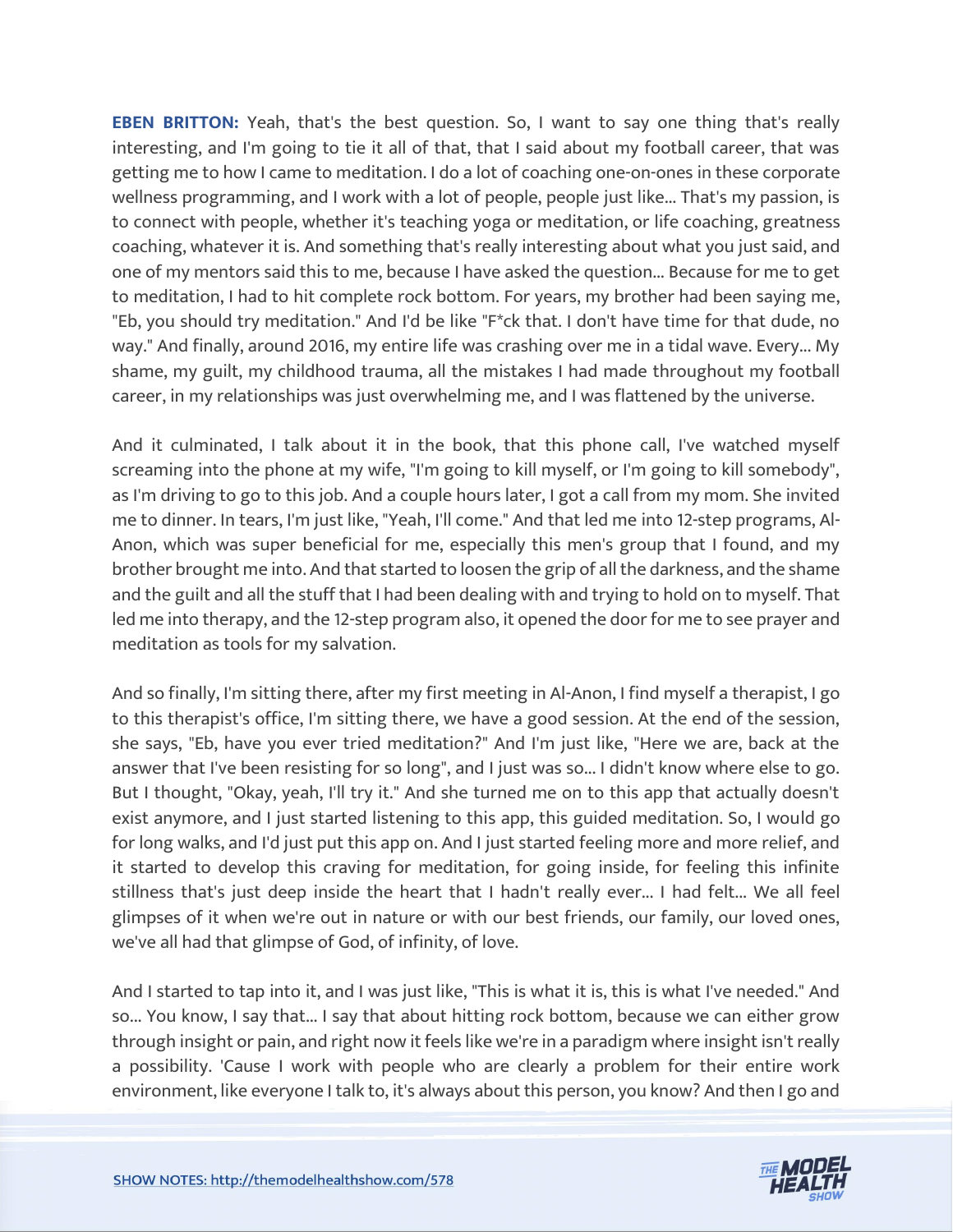talk to the person, and they just have no understanding, they have no awareness, they have no willingness, they don't even know that something's wrong. And in that case, what do we do? Well, I can point you in the direction of where to go, of where to start, like, "Hey, you need to start a daily meditation practice, maybe five minutes just to loosen the grip so that you can get some space so that you can start to see."

Maybe it is that you just need to get some exercise three or four days a week, make sure to get that in, 'cause you can't just be going non-stop every day. But right now, where we are, it takes that suffering, like you talked about it in Eat Smarter. Your suffering, your pain was your gift. Your challenges to overcome that, that's same with me. And when we are able to... And it's so hard. It's the hardest thing. That's why not many people are able to do it, or it takes a long time. I know people in their 50s, 60s who are still trapped because they're unwilling to just look at the reality of their life, and that's where the magic comes, man, when we get real with what is. What is. Can I take accountability for my life, because every time you point the finger, there's three pointing right back at you, you know?

#### **SHAWN STEVENSON:** Yeah.

# **EBEN BRITTON: It's real.**

**SHAWN STEVENSON:** That's facts. Yeah. Man, you said something so powerful, if you just get this one thing, like life becomes magical, and you just said that you can learn through either insight or through pain, and... You and I both know pain is a wonderful teacher.

# **EBEN BRITTON:** Yeah.

**SHAWN STEVENSON: It doesn't sound good.** 

# **EBEN BRITTON:** No.

**SHAWN STEVENSON:** You know, it's just like, "Pain is that you?" You know, it's just like, "Stay the f\*ck away from me." But in reality, pain is a wonderful teacher, and often times we face that pain when we're not learning through insight, when we're not paying attention to our inner and outer guidance system. That outer guidance system is, you can also live through the lives of others in a strange way, because we are connected. And so, there's so much great feedback and lessons to be learned from those who've taken the steps before us, but now we're just like, "We don't give a sh\*t about that either." We're just like, "Give me the pain." And so... But here's the thing, as you mentioned, people can get trapped in that cycle of pain and not learn the lesson, and I've heard you say this before, which is a universal truth, that the universe [will test you. And so, oftentimes that pain is showing up as a bridge, in a sense, to get you to](https://themodelhealthshow.com/eben-britton/) 

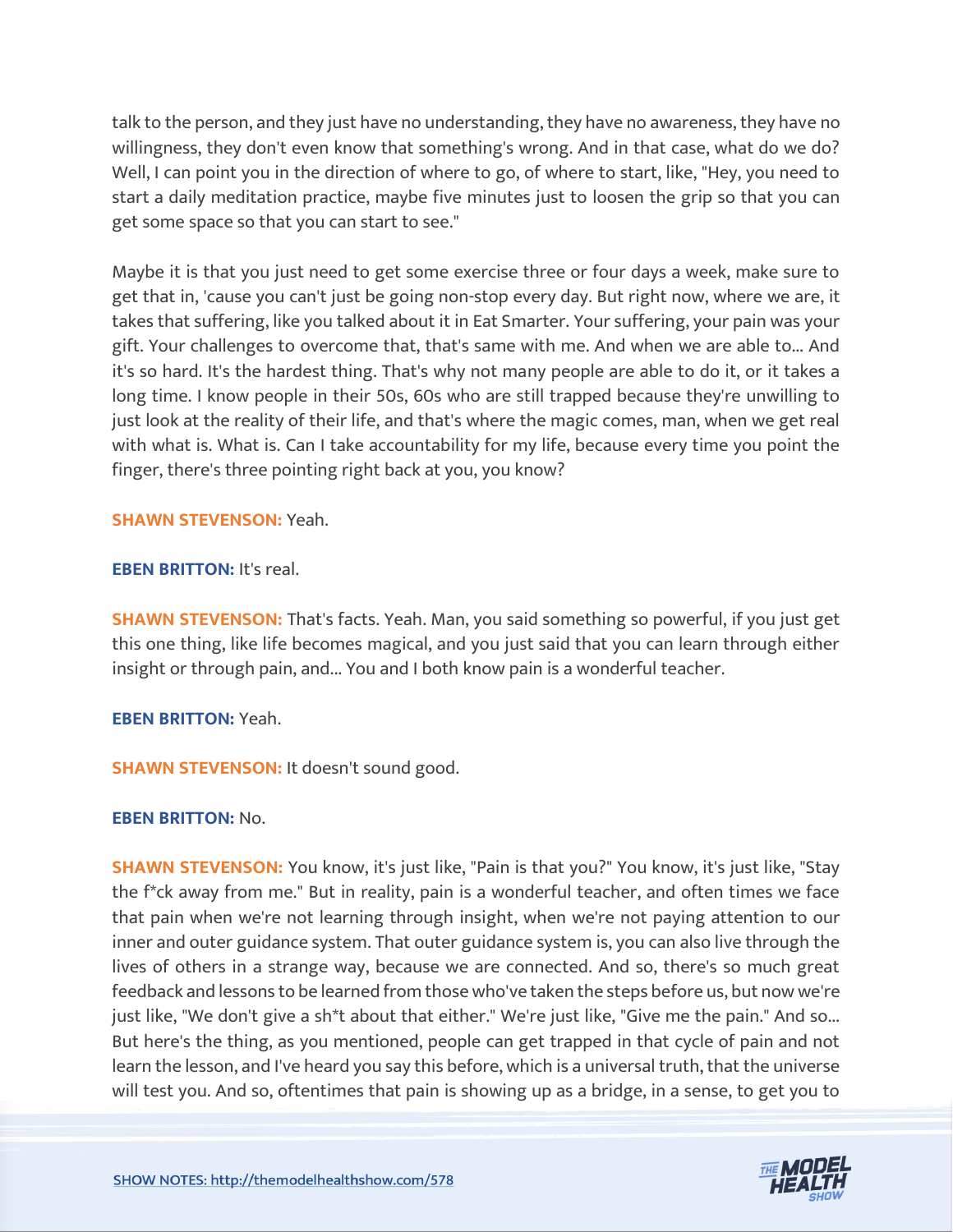where you believe you want to be or where you should be, right? It's just like, I want this. Well, here's your qualifiers.

# **EBEN BRITTON:** Yeah.

**SHAWN STEVENSON:** Right. And sometimes we get so trapped in the qualifiers, we don't understand like, "Oh wow, this is trying... There's a gift in this." And so, when that pain set into my life, that same rock bottom, it was a great place for me to stand on because I got to see, wow, there's actually... I want to be this person; I saw myself as being the first... The first in my family to... Fill in the blank. To be successful, to make it out of poverty, whatever the case might be. And for me to be that person, I had to become something else. Or more of myself, in a sense. But I had...

**EBEN BRITTON:** Yeah. That's an interesting paradox too.

**SHAWN STEVENSON:** Yeah, yeah. I had these qualities, and we all do, this is the great thing, and I want to express this too. We all have the full smorgasbord of capacities and qualities in us already. Compassion, insight, intelligence. You name it, you've got it in you. Also anger, resentment, all of that stuff is there, but it's understanding that we get to activate those things, and oftentimes that pain is there as like activator gel. You know what I mean?

**EBEN BRITTON:** Yes, absolutely. Absolutely.

**SHAWN STEVENSON:** I just thought of Soul Glo, by the way, shout out to Coming To America. Alright.

**EBEN BRITTON:** I love that. Absolutely. It's interesting you say that because, a guy that I work with, he was saying to me, a couple of weeks ago, he said, "Eb, I want to be like you." He's like, "I see you come in here, you're the medicine man, dude, you're the healer, you take us through breath work and yoga, and you just have all this insight, knowledge and love and." [chuckle] And he's like, "How do I do that? How do I do that?" And I said... Said to him, "Well, one day at a time, and you can't be like me, you have to be you." If you told me, seven, eight years ago when I was in the NFL that this is where I'd be right here right now, I wouldn't have... I wouldn't even have known what you were talking about. And I said, "This thing just happens one step at a time. We don't just become... I didn't just become this guy." If I tried to make this happen, I never would have done it, I would have messed it up, it wouldn't have happened. And, so fast forward, a week and this kid's doing so much good work, he's really working his ass off, like he's doing such good work.

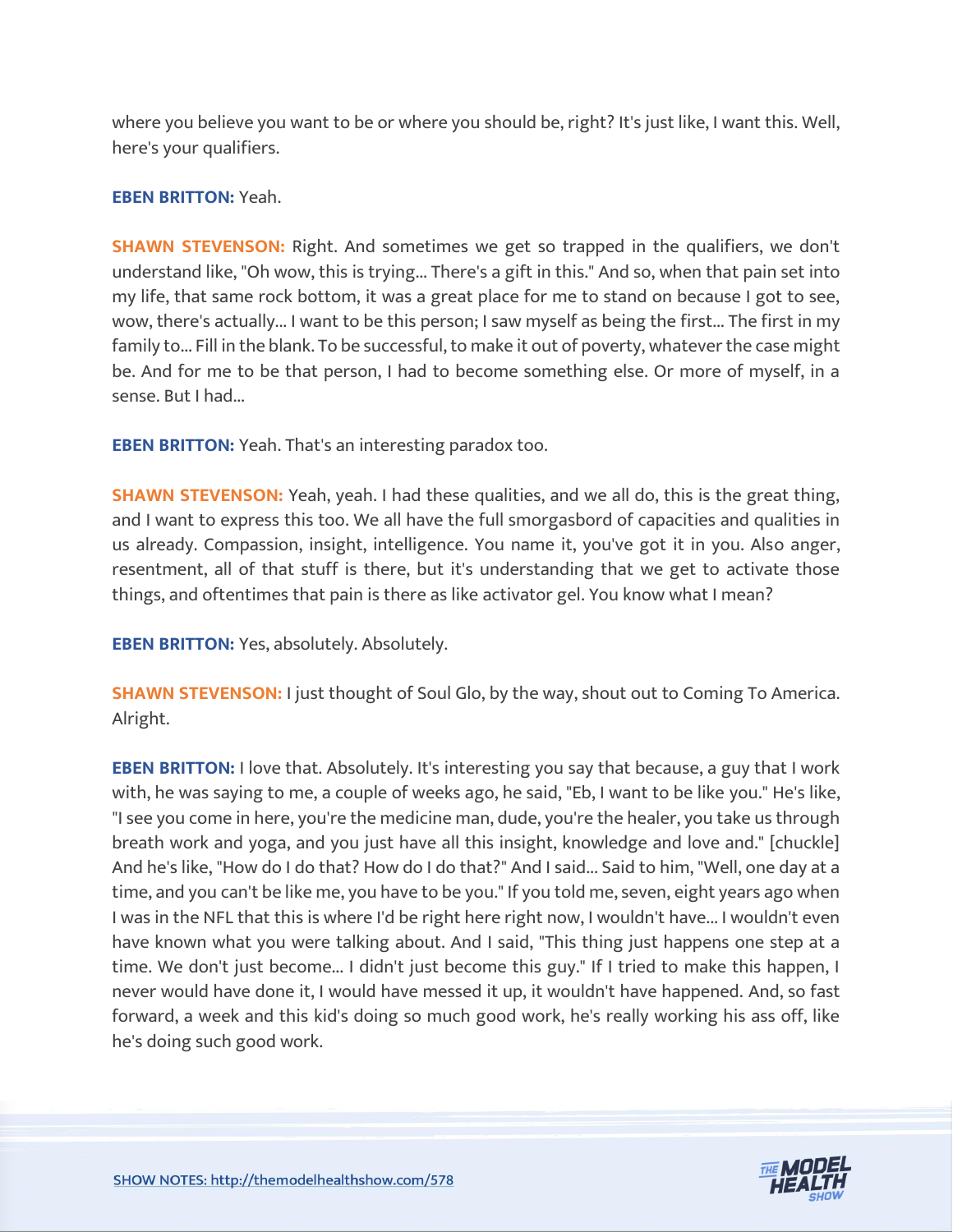And he calls me up and he's just like, "Eb, I can barely breathe. These things that I thought I healed long go, man, I just... I feel the universe is just breaking me." And I said, "Remember when you told me, Eb, I want to be like you?" I said, "You don't see the other 16 hours of the day, where I'm in that." I'm in the darkness, dancing with my demons, making friends with my pain, and I'm just in a choke hold with depression and anxiety and this sense of not being enough and constantly just... " I don't want to use the word wrestling, it's more dancing. Because at the end of the day, it's about coming to terms with ourselves. And I said this thing, this thing occurred to me the other day, time goes in a circle, if time is even real, whatever it is, life, it moves in a circle. And it moves in a circle, until we start to... And as we start to grow and evolve and heal and transcend old selves and old behaviors and old paradigms, then it starts to move in a spiral, because you're constantly being confronted. We're constantly being confronted by the same things over and over again, but the difference is where are we at?

Where are we at on the journey so that now, that thing that I was in the midst of, that was right here, it was so real and so heavy, now on my head is a little bit above it, and I can see, oh wow, look at that. That same thing that keeps coming up throughout my life, maybe it's every year, maybe it's every few years, maybe it's every few months, the same paradigm experience comes up that's a trigger for me, but now my head's a little bit above it, and I can see it, and now I have an option, because I don't have to be a slave to it, I don't have to react to it, I don't have to be in that, but I can make a different decision.

And then one day you keep doing the work and all of a sudden that thing is so far down, it's like a pin prick, in the sky, it's like looking up at the night sky and it's just a star, it's so far away, it's just barely a memory and you go, "Man, remember how far back I was?" It's a whisper, when it was once a scream. And I was thinking in today's day and age with social media culture, and this branding of enlightenment, that's so bizarre, because spirituality is so beyond putting it in a box or any kind of container, 'cause everyone wants to say, "This is the way. This is the answer, I've got it." [laughter] And the truth of the matter is, you are the way.

**SHAWN STEVENSON:** Come on. Yeah.

**EBEN BRITTON:** You are the way. And we have this misconception, especially in the plant medicine community, and this new age spirituality, which is great, I think it means well, but there are people doing ayahuasca every weekend who can't find their car keys.

It's like what good does it do, if we're not becoming more whole better people, in our daily lives, in the mundane? 'Cause that's what it's about dude. Your interactions with everyone you meet at the grocery store, at the gas station, everyone can be the starry-eyed Buddha at the Ayahuasca ceremony or the wellness event. Can you be that clear present being, when you're [pumping your gas, or getting your coffee, when you](https://themodelhealthshow.com/eben-britton/)'[re sitting with your family? That](https://themodelhealthshow.com/eben-britton/)'[s when it](https://themodelhealthshow.com/eben-britton/) 

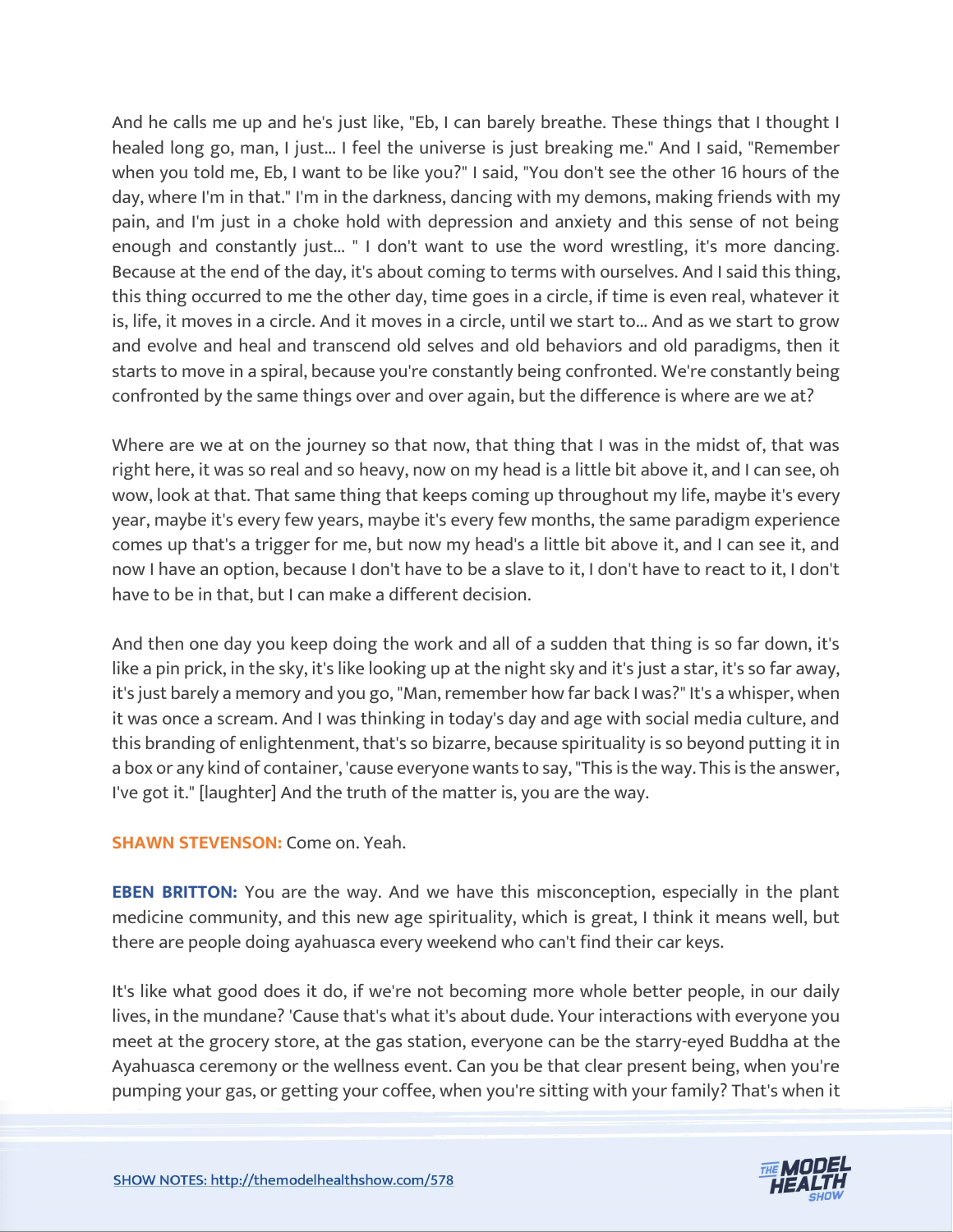matters, that's when the rubber meets the road. And there's this misconception of, "Oh, I healed that thing." It's like, no, we don't heal things, we don't ever heal it and it just goes away, it never goes anywhere. It's still there, 'cause that's part of you, that's your life, that's who you are, that puts you here, that thing, that trauma, that pain, that's part of how you're here man. It's about coming to terms with it, and loving it, loving it. Can we love every aspect of ourselves?

That's it, and that's the task, because then that's how you get to the point where you're looking... It's so far away, and you come up against it again and you go, "Man, remember when that was so triggering that I could barely function? Now I can just breathe and watch it", and it's like, "Oh my god, look how far we've come, look how far I've come."

**SHAWN STEVENSON:** The language we use would be, "we've grown ourselves", that's just one way of articulating it. And the thing is, if we don't do that, that lesson, that thing that shows up is going to inflict that same amount of pain or more. But as you grow yourself when these things present themselves asking, "What is this trying to teach me, what gift is this bringing into my life, what quality is needing to emerge from me right now", whatever it takes, and doing the work, like you said, you start to distance yourself or to grow from it. But I love that you said this, again, nobody's ever said this, articulated it like this, but you're able to see above it in a sense, and so no longer are you in the thing, which even as I'm saying this, talking to you is just like, you still are in it because it's a part of you, but you're able to kind of rise above it and to see all the other pieces, you're no longer... Because the first time... My mother-in-law is the person who taught me meditation, and the first time I employed... I closed my eyes, I followed the steps that she said, boom, I woke up. For the first time, when I say that, it doesn't mean that, "Oh, now I'm enlightened and I'm walking around and floating on a cloud."

It's more like I realized that I hadn't had a conscious thought in my entire life, I was just in it, I was just happening, and I was never aware that there was this thinking happening, I was so attached to the thoughts. And so now suddenly there was this separation in a sense, and this opening, and it sounds kind of cool, but it took years of learning how to live again in a sense, and that's where that work was as well, just because I think I had such a big mission on my heart that I had to go through these qualifiers. And so, your guy who was asking you like, "I want to be just like you." Well, first of all, do you want to be a straight up murderer in the NFL first? You got to be a killer first, and then just... But your story is different, and everybody's story has value and is magnificent, but it's just tapping into that.

But the beautiful part is he can take lessons from you throughout your journey, that's where the insight comes in at, it was very powerful. And the last thing too, you mentioned, I love this term is dancing with it, because there's another huge misconception, we've been talking about [misconceptions today, that once you work on yourself or you reach a state of enlightenment](https://themodelhealthshow.com/eben-britton/)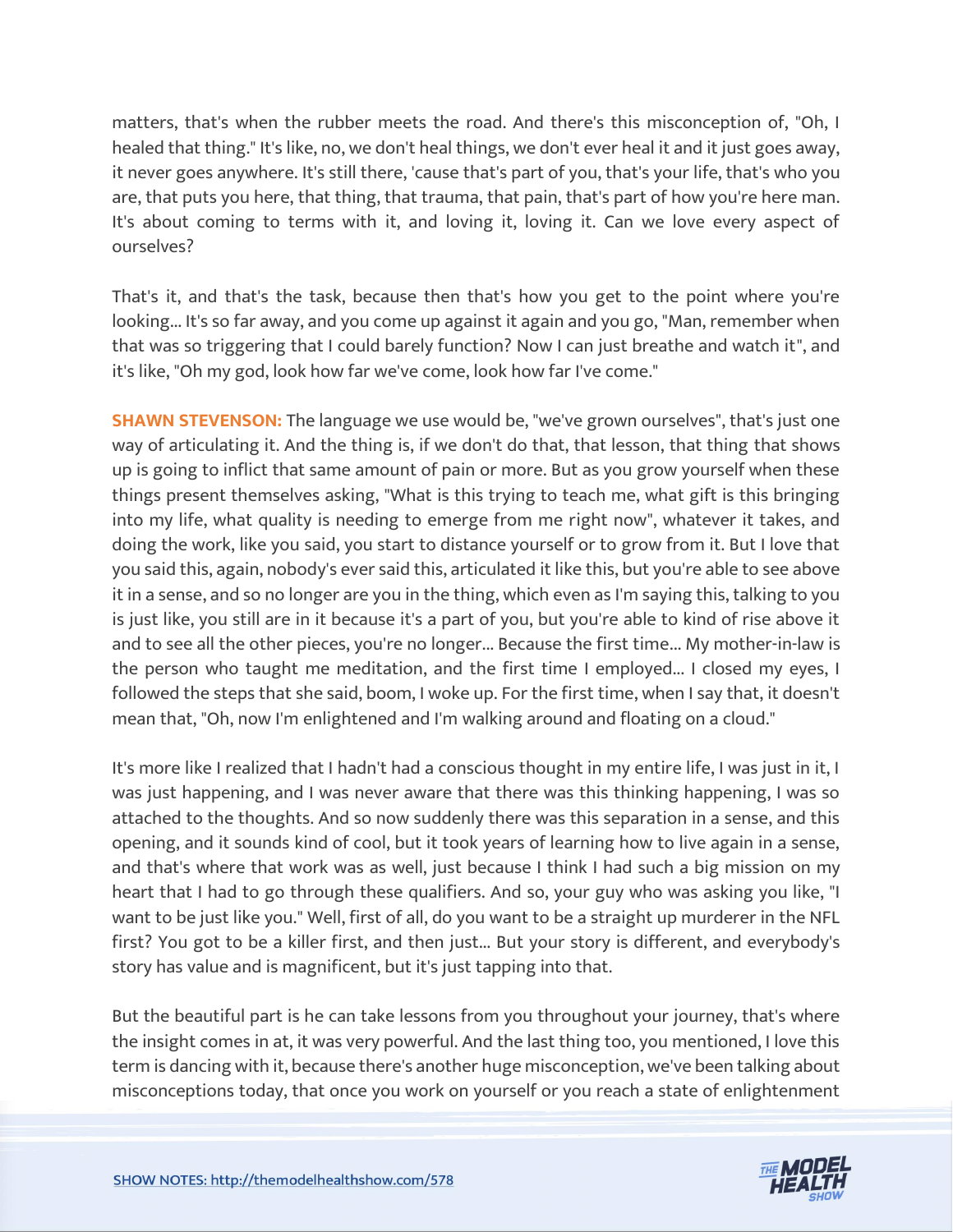or whatever it is, then you're just in this eternal peace. And I know for a fact, I know some of the guys and they still have real world problems, of course they do address them differently, it doesn't destroy them. They still deal with life stuff, whatever guru you're listening to, and I'm talking about the robes and everything, they're still dealing with life stuff.

The only certainty in life is that you're going to continue to face challenges, it's just what is. And so, "dancing with it" is a great term because it's just going to happen. I love that you pivoted from saying, "wrestle with it", because we can, we can get in and down and dirty with it, but also dancing with it, but sometimes it's a dirty dance, it's a Patrick Swayze, sometimes it's a tango, sometimes it's a Nino Pop, there's different dances that you do with the problems, but that's just a part. So, I think one of the big take aways from today is learning how to dance.

**EBEN BRITTON:** That's it, that's it. And it's all your perception, that shift from the "wrestling with it", 'cause if you're wrestling that denotes some sort of struggle, and it can be a struggle. This life is f\*cking hard, it's not easy, like you said, this is a constant challenge, if you're doing it right. Now we know in this day and age, a lot of people are addicted to comfort, and they want to just play it safe, but we don't get anywhere when we play it safe, we don't change.

**SHAWN STEVENSON:** We've got a quick break coming up, we'll be right back. Few people know that regularly drinking coffee has been shown to help prevent cognitive decline and reduce the risk of developing Alzheimer's and Parkinson's disease. This attribute referenced in the journal Practical Neurology is yet another reason why intelligent coffee consumption makes the list of best neuro-nutritious beverages. Another study featured in the journal Psychopharmacology uncovered that drinking coffee has some remarkable benefits on mental performance. The research has found that intelligent coffee intake leads to improvements in alertness, improved reaction times and enhanced performance on cognitive vigilance tasks, and tasks that involve deep concentration.

Now, why am I stressing intelligent coffee intake? This means acknowledging the true Ushaped curve benefits and not going ham on caffeine. The data clearly shows that some coffee, cup or two a day, and the accompanied caffeine is a great adjunct for improved mental performance but going too far starts to lead to diminishing returns. So, we want to make sure that we're getting an optimal intake of coffee, and again, not going overboard. But also, coffee is best when it's not coming along with pesticides, herbicides, rodenticides, fungicides. These chemical elements are clinically proven to destroy our microbiome terrain, so destroying the very microbiome that helps to regulate our metabolism, regulate our immune system, the list goes on and on. Obviously, you want to make sure that those things are not coming along with the high-quality coffee they we're trying to get these benefits from, and also what if we can up level the longevity and neurological benefits of the coffee by combining it with another [clinically proven nutrient source?](https://themodelhealthshow.com/eben-britton/)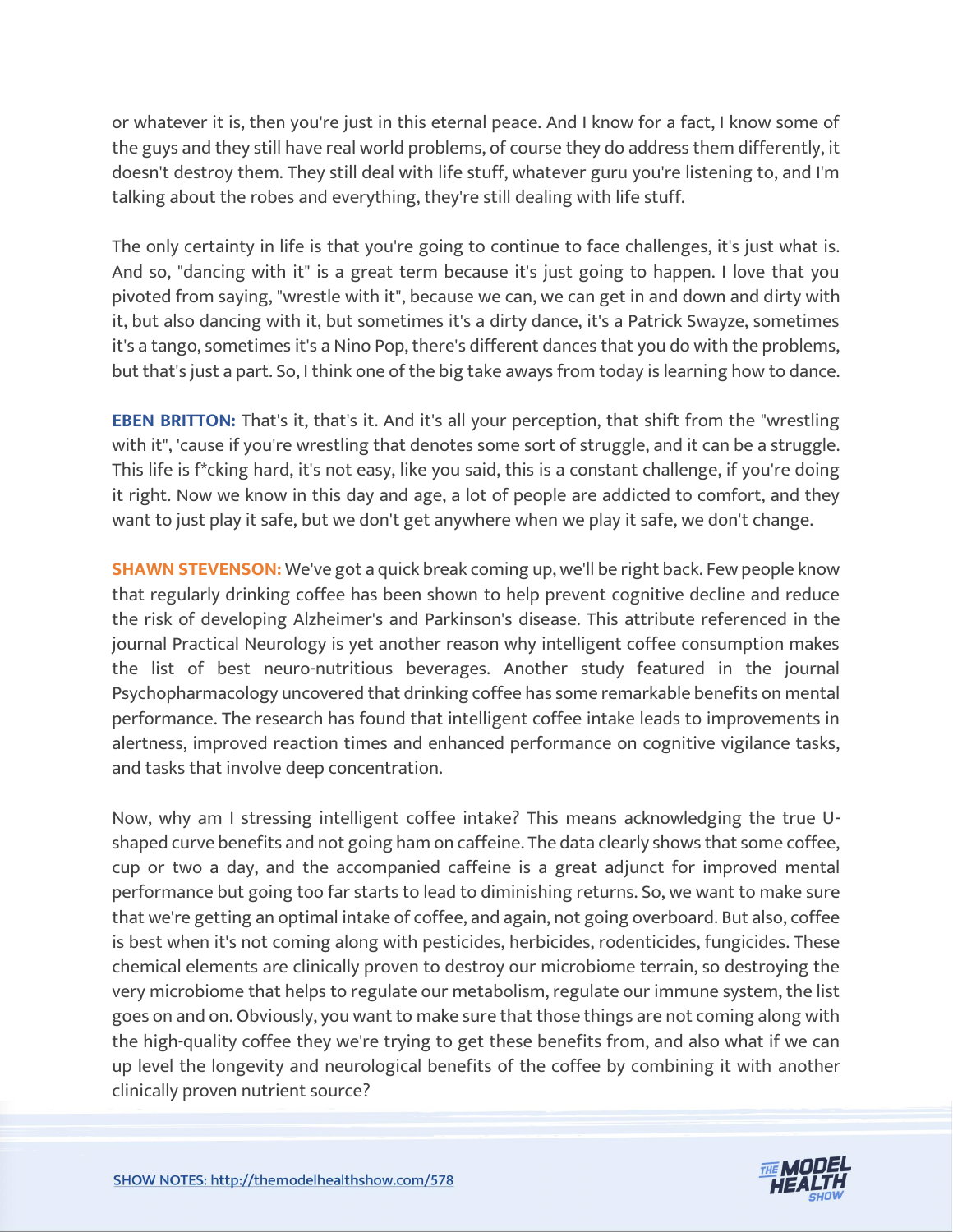Well, that's what I do every day when I have the organic coffee combined with the dual extracted medicinal mushrooms from Four Sigmatic. And if we're talking about optimal cognitive performance and the health of our brain, the protection of our brain, there are few nutrient sources, like Lion's Mane medicinal mushroom that pack these kinds of benefits. Researchers at the university of Malaya found that Lion's Mane has neuroprotective effects, literally being able to help to defend the brain against even traumatic brain injuries, it just makes the brain more healthy and robust. So again, this combination of medicinal mushrooms plus organic high-quality coffee is a match made in nutrient heaven. Go to foursigmatic.com/model. That's F-O-U-R-S-I-G-M-A-T-I-C.com/model to get 10% off their incredible mushroom elixirs, mushroom hot cocoas, and mushroom coffees. Again, that's Foursigmatic.com/model. And now, back to the show.

You got to talk about this because I heard you say that ironically, our society has developed so many comforts that on the other side, we've actually become far more sensitive and far more divisive, ironically, right.

#### **EBEN BRITTON:** Yeah.

**SHAWN STEVENSON:** So, you said that as we've gotten more comfort as a species, we've gotten more sensitive and extreme in our views, talk about that.

**EBEN BRITTON:** Yeah. It's an interesting paradox, isn't it? Because the more comfortable we become, the more sensitive and... I don't know if I like that word, and I know what you're talking about, 'cause I asked Tony Robbins about that. That was where that was from, on Hotboxin'. Because sensitivity is a superpower, if you're sensitive, you're highly in tune with what's going on, and that's a good thing, but the sensitivity in the context I was using it there was this disdain for discomfort. It becomes you're so comfortable that you can't possibly imagine anything contrary to that experience. And so, we've seen that, and we can't have a hard conversation. If you're sitting across from somebody who has a different view than you, God forbid, we're going to try to eat dinner together. You know?

I mean, I posted this thing the other day about soy. Because I think, as you know, and you articulate so beautifully, and I love how you talk about food as this entity in our universe. I love that. 'Cause food is so magical. On that note, I wanted to say to you, I had this thought weirdly occur to me the other day, if we had a magical camera that could follow the food from when it goes into our mouth, down our throat, into our stomach, it would be so interesting because our body just... It's like a magic trick that our body takes this food, digests it, and it vanishes, and it comes into our cells in our body, and it creates this thing.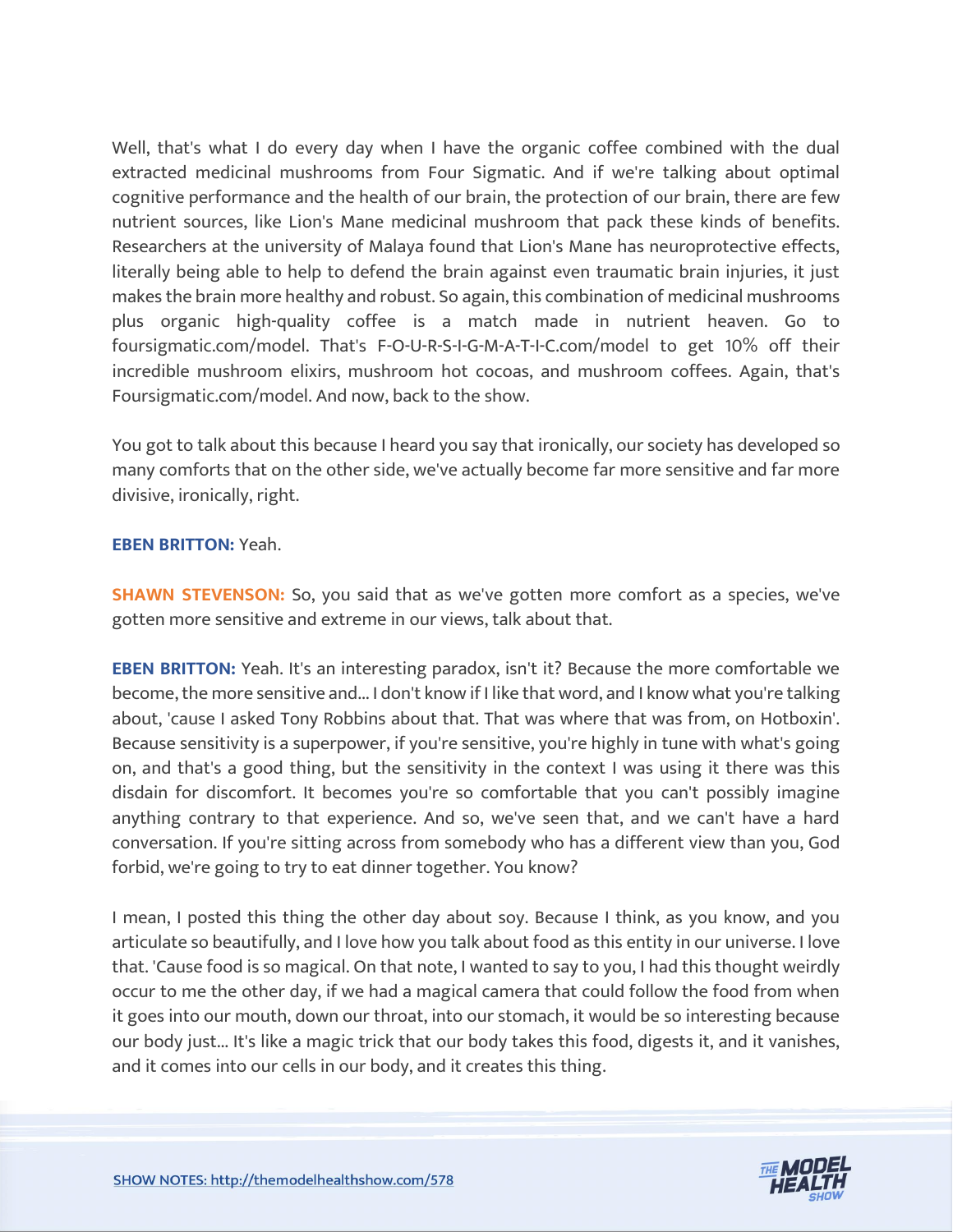#### **SHAWN STEVENSON:** Yeah.

**EBEN BRITTON:** It's a trip. But so, I posted this thing about soy and just how destructive it is, in my opinion, to just throwing our bodies into hormonal chaos, and I imagine that organic soy, which is probably very rare, I know it's been eaten in Asia for a long time, it's probably okay but the soy that as we know it today...

**SHAWN STEVENSON:** And the amounts that we're consuming.

**EBEN BRITTON:** Yeah, with the soy being oil, it's dangerous, and I think it's affecting our society in ways that are far beyond what we could have ever imagined. That's happening right in front of our eyes. It's another podcast. When I posted this thing about soy and someone, commented, they said, "Man, I really loved everything you were saying until you posted this about soy." [laughter] I was just like, "Man, how sad is that?" How sad is that? That you liked everything I was saying until I said this thing about soy, and that's it right there, isn't it?

#### **SHAWN STEVENSON:** Yeah.

**EBEN BRITTON:** That's this problem, and it's created all of these insane issues. And it was interesting, I've been... I've talked about this a lot, and it's because it's something that if you're watching culture is just... It's completely obvious of we are so comfortable that we are creating problems. We're creating problems for ourselves in our extremism because you can't say anything that is critical, you can't say anything that is honest, you can't say anything that perhaps challenges some cultural ideology. Talk about masks and vaccines and all of that and... It's just insane that because we're so comfortable and we want it to be just... Let's just get on with it. You know, and it creates this extremism of, it's not allowed to be anything but this, and I don't know if it's...

I don't know if it's intentional. I know a lot of people would probably say it is. I like to look at it as humans are fallible creatures, and everyone I believe, to some extent, is doing the best they can. Even the f\*cking villains, man. That's the trip. So, if we can function on that understanding, then I don't understand... There's this weird thing of utilitarianism of trying to make everyone think the same and be the same and you look out into nature, and nothing is the same.

**SHAWN STEVENSON:** Not even close.

**EBEN BRITTON:** Nothing is the same.

**SHAWN STEVENSON:** We got f\*cking sea turtles and then birds. You know what I mean?

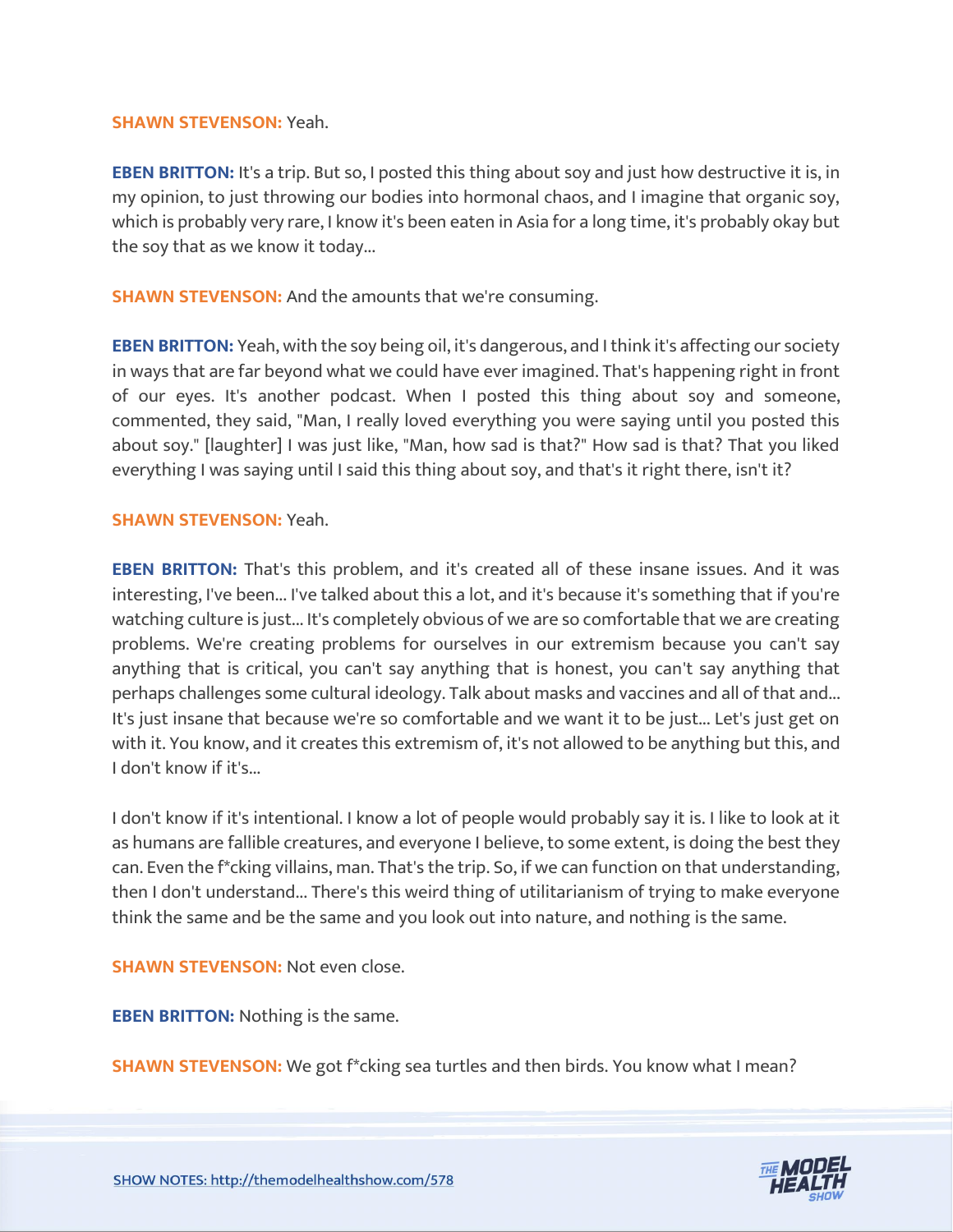**EBEN BRITTON:** Totally. And lions and salamanders and ladybugs and flowers, thousands of...

**SHAWN STEVENSON:** Mushrooms.

**EBEN BRITTON:** Mushrooms.

**SHAWN STEVENSON:** Where the hell they come from?

**EBEN BRITTON:** Exactly. Exactly. Nothing is the same. Why do we want everyone to be the same? The magic, the magnificence, the majesty of it all is in the diversity. Right? F\*ck.

**SHAWN STEVENSON:** You know why, you know why? It's fear.

**EBEN BRITTON:** Yeah.

**SHAWN STEVENSON:** Fear of what's different. Fear of uncertainty. Fear of being wrong. That's one of the biggest things right now, because folks, in order to look at something that is... For example, if we take on a belief that a particular protocol is safe and effective, and then we find out that that thing is other than safe and effective, and you've been a pioneering voice and a voice of influence and a voice of persistence and manipulation for that thing, and you find out that it's contrary to what you believed, man, it takes an incredible amount of work and humanity to be able to say, "I was wrong." And to apologize.

#### **EBEN BRITTON:** Yeah.

**SHAWN STEVENSON:** We've heard very few apologies. No, we haven't heard any apologies throughout this entire sh\*t show, that is the last couple of years. And of course, many of the things that have unfolded, I mentioned at the very beginning, because I'm a scientist and I can see it coming. But at no point [laughter] instead of saying, "You know what, we messed up here. These things... We created a false sense of security by covering your face." Which seems a logical, right? I'm going to cover my face it's going to stop the spread. Didn't work. Just look at the... But instead of acknowledging, because...

**EBEN BRITTON:** I don't know if it's logical.

**SHAWN STEVENSON:** So, I had very, very clear peer-reviewed data, and some of the most prestigious medical journals. We'll put some up for everybody to see. But one of them was in the BMJ, one of them was in the International Journal of nursing studies. And essentially, again and again and again, the biggest culprit was cloth mask being wildly ineffective. To some [degree, in one of the studies, the scientists... And we](https://themodelhealthshow.com/eben-britton/)'[ll put this highlighted portion. Said that](https://themodelhealthshow.com/eben-britton/)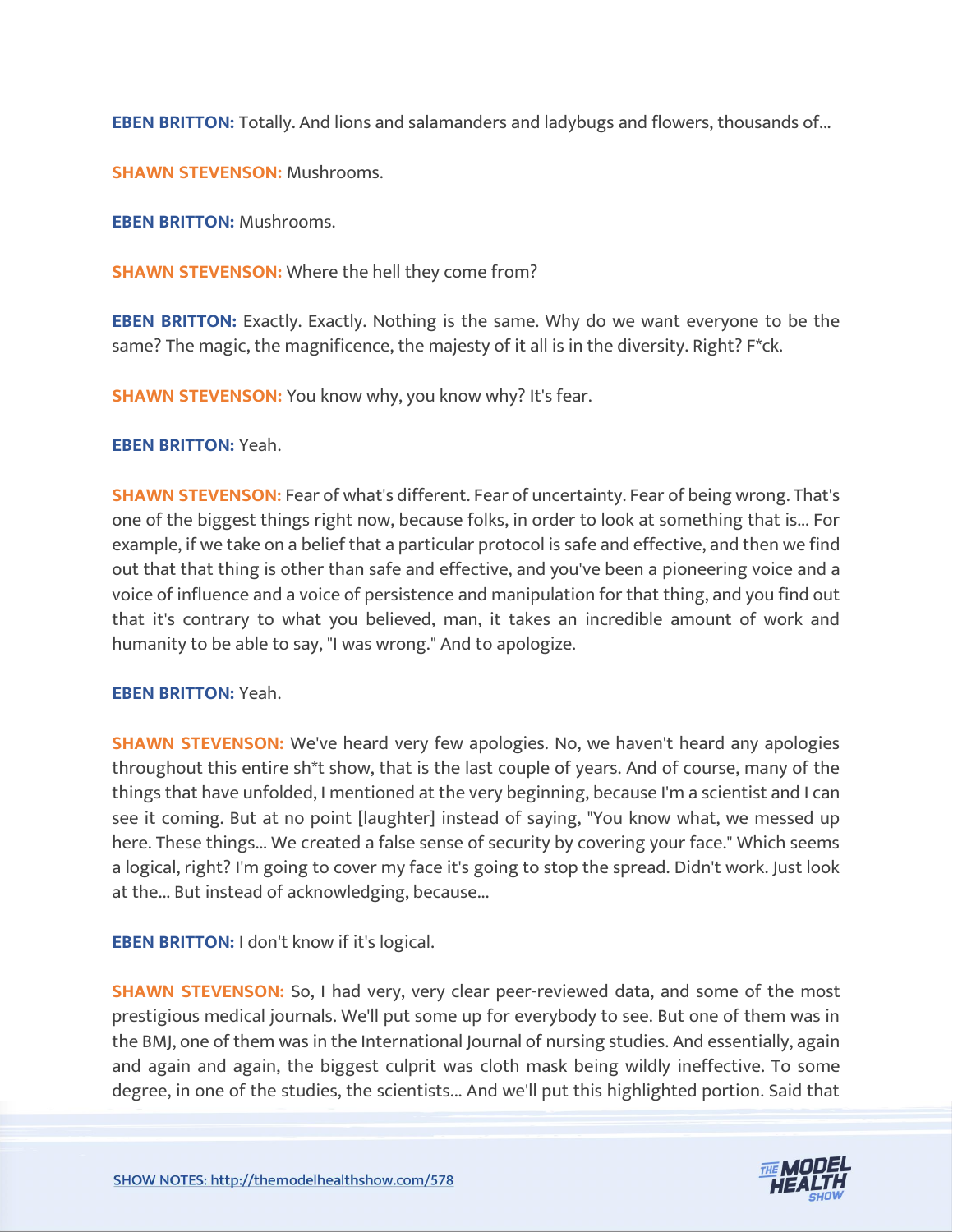in a particular study, that the surgical masks were found to be ineffective and cloth masks less effective than ineffective. What does that mean? Less effective than ineffective. Right?

So, this means that there's something potentially nefarious going on with them. And then sure enough, today, even on CNN, we've got their health, "health expert" who's been on different boards and things like that, positions of power in government saying cloth masks are nothing more than a facial ornament. Right?

I said this sh\*t in the beginning because it's what the data show. But instead of acknowledging that they just say, "Just wear two." Two or three, of course it's clearly going to work better.

**EBEN BRITTON:** Yeah, definitely.

**SHAWN STEVENSON:** And so, in order for them to acknowledge, I even did put this in the mask facts documentary, I mentioned, I detail... I took a moment just to say, "Listen, people that are advocating this, it's going to be incredibly difficult for them to acknowledge that they were wrong."

Right? That was published. We released that in June of 2020. June, July 2020, and it took off like a rocket. The biggest thing I've ever done, but of course, censored as well. And nothing I just went through, peer-reviewed data and pointed people to the years and years of documented scientific proof that we have on things that actually work to make humans more resilient, to improve our immune systems, yadda yadda. Heaven forbid. Right? And these things, again, it's supposed to be a conversation piece, and for us to be able to talk about these things, but when we have people in positions of power that can suppress your voice, just like that, just turn your voice off because... And I want to ask you about this because a lot of folks will be like, "Well, that's their right, it's the platform. They can do whatever they want with that platform." What do you think about that?

**EBEN BRITTON:** That's a really dark view. Yeah, there's been a lot of really disturbing things, and we were talking about it a little bit at the beginning before we started about fear being weaponized and essentially, most government institutions, law enforcement, policy makers really not doing anything, enforcing any of these mandates or laws. But allowing the fear seeds to proliferate to such an extent that the civilians, the citizens of this country have been policing each other.

# **SHAWN STEVENSON:** Yeah.

**EBEN BRITTON:** And there's the big conversation right now, 'cause Elon Musk just bought the [lion share of Twitter, and as far as I can tell, I](https://themodelhealthshow.com/eben-britton/)'[ve seen some guys who are like, "Oh, something](https://themodelhealthshow.com/eben-britton/)'[s](https://themodelhealthshow.com/eben-britton/)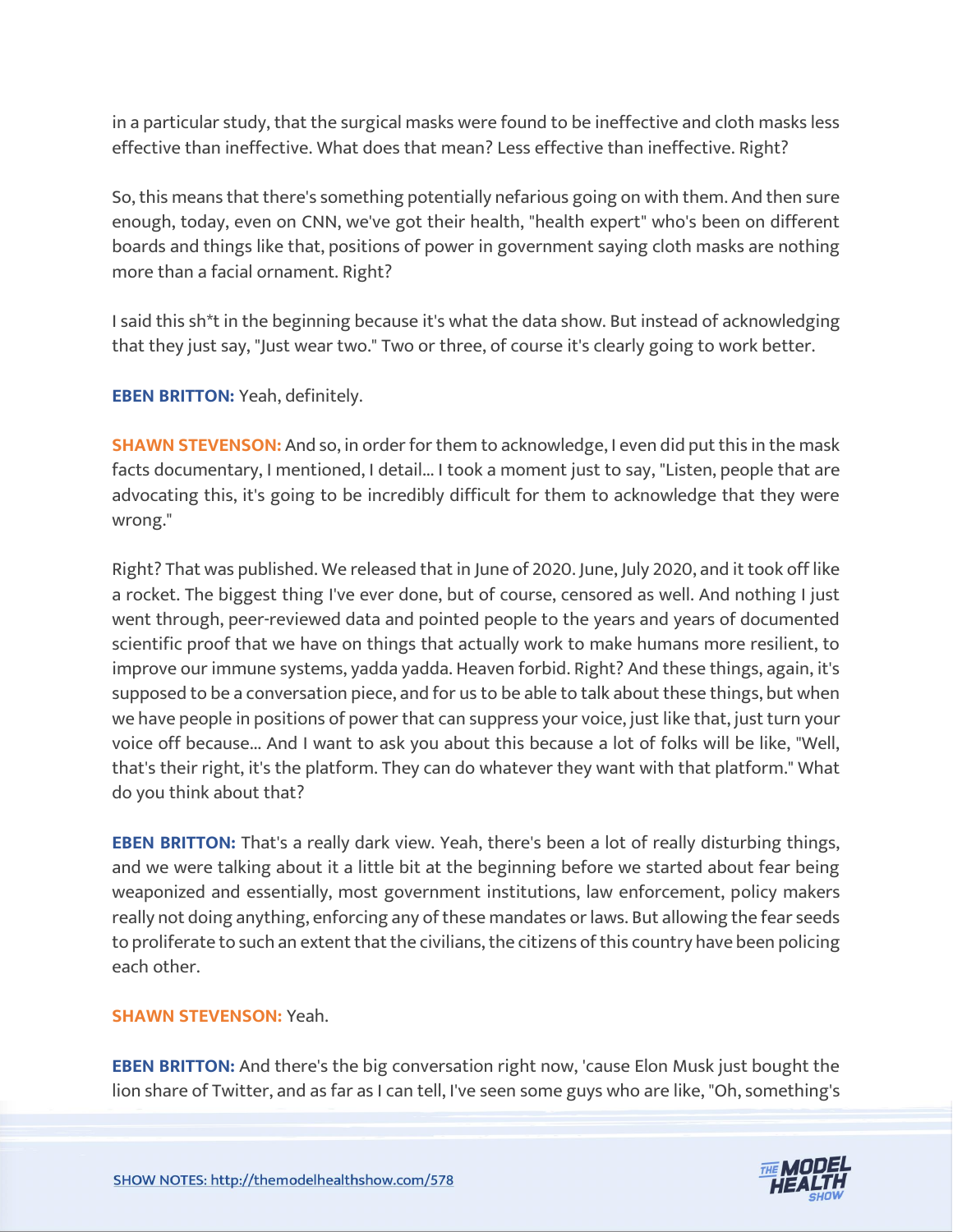weird is going on." I think that's also some dysfunctional programming to think that to never being able to see the light in the bigger... You know, big corporate scenarios that are taking place. But Elon has said, "I think censorship is a massive mistake and free speech is what this country was built on essentially."

**SHAWN STEVENSON:** First Amendment.

**EBEN BRITTON:** First Amendment.

**SHAWN STEVENSON: First Amendment.** 

**EBEN BRITTON:** Yeah, absolutely. What's more important?

**SHAWN STEVENSON:** Not the third.

**EBEN BRITTON:** Yeah.

**SHAWN STEVENSON: First. Why would they do that, you know?** 

**EBEN BRITTON:** Well, it goes back to this thing, man, taking accountability for your life. So many people don't want that. They don't want to take accountability, because then that means they're responsible for their own well-being.

**SHAWN STEVENSON:** Responsible for their own thinking.

**EBEN BRITTON:** Responsible for their own thinking, even before, yes, of course. And so, you know, thoughts are material, thoughts are energy. It's the first step, thoughts, words, actions that materializes, manifests into your life. That's what your life looks like. How you think is what your life is. You don't see the world as it is, you see the world as you are, as you perceive yourself to be and the world to be. And so, a lot of people want to blame everybody, they want to have... Someone else has the answer. Shawn's got it. Biden's got it. He's the answer, Build Back Better, baby. That'll be it. It's Trump's fault. It's this guy's fault. Fauci has the answer. He's an expert. He only sabotaged the AIDS pandemic treatments. You surely wouldn't do that for COVID.

So, we want to put the onus on somebody else to keep us safe from the microcosm and the macrocosm. And that is what, to me, fuels all of that. People going... 'Cause I posted something. I forget what it was. I was talking about censorship itself and talking about how we need people, the contrarians, to the mainstream narrative, and someone commented like, "Yeah, [well, if they](https://themodelhealthshow.com/eben-britton/)'[re saying something that isn](https://themodelhealthshow.com/eben-britton/)'[t true, they shouldn](https://themodelhealthshow.com/eben-britton/)'[t be allowed to say it." And I](https://themodelhealthshow.com/eben-britton/)'[m](https://themodelhealthshow.com/eben-britton/) 

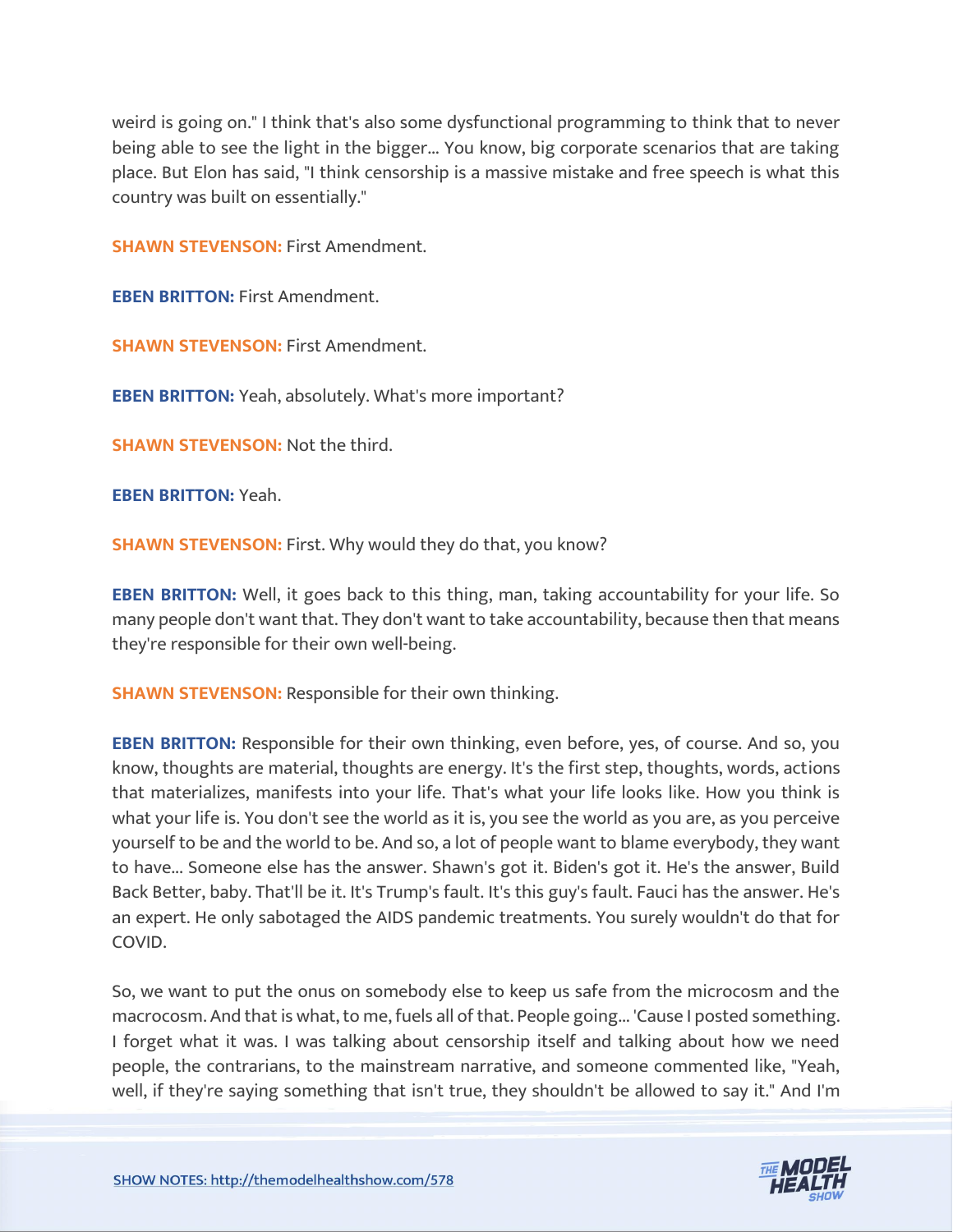like," Who decides what's true? The money?" 'Cause that's where we're at, honestly. Unfortunately, all the news you're watching, you're just absorbing into your consciousness from CNN and NBC and all the mainstream media players.

**SHAWN STEVENSON:** And how often have these so-called health officials said things that were untrue.

**EBEN BRITTON:** Absolutely. Throughout, we can look at it all. We can look at it. We have evidence because of film and recordings.

**SHAWN STEVENSON:** It's literally record... This isn't like a thousand years ago where there was this guy writing on a scroll.

**EBEN BRITTON:** It's not hearsay.

**SHAWN STEVENSON:** The scroll's set, we have video. Like, you said this thing and it was so wrong. You're the head of the CDC. It's so wrong.

**EBEN BRITTON:** From a legal standpoint. It's not hearsay. It's not somebody said, "Oh, he said that." It's no, a recording of them saying X, Y, or Z. And so, I think one of the beauties, I believe, of the internet is that it has careened us into this paradigm of nothing can be hidden, and Pandora's box has been opened. And so, it's a very slippery slope. I mean, how many more dystopian tales do we have to have? 1984, the detriment of censorship and what that causes. We can't slip into a place of, "Oh people can't be exposed to anything that's not true," because then the only things that are deemed true are by the people in power, the governing bodies, which are really the people who have the money. Big pharma has pumped how many billions, billions of dollars into advertising or media.

**SHAWN STEVENSON:** Not to mention into the FDA.

**EBEN BRITTON:** FDA? The CDC?

**SHAWN STEVENSON:** Yeah.

**EBEN BRITTON:** The WHO?

**SHAWN STEVENSON: Yeah, it's crazy.** 

**EBEN BRITTON:** So that information is corrupted, as far as I can tell. You think it's not [corrupted? That](https://themodelhealthshow.com/eben-britton/)'[s what blows my mind. And it](https://themodelhealthshow.com/eben-britton/)'[s just... And here](https://themodelhealthshow.com/eben-britton/)'[s the answer, man, here](https://themodelhealthshow.com/eben-britton/)'[s the](https://themodelhealthshow.com/eben-britton/) 



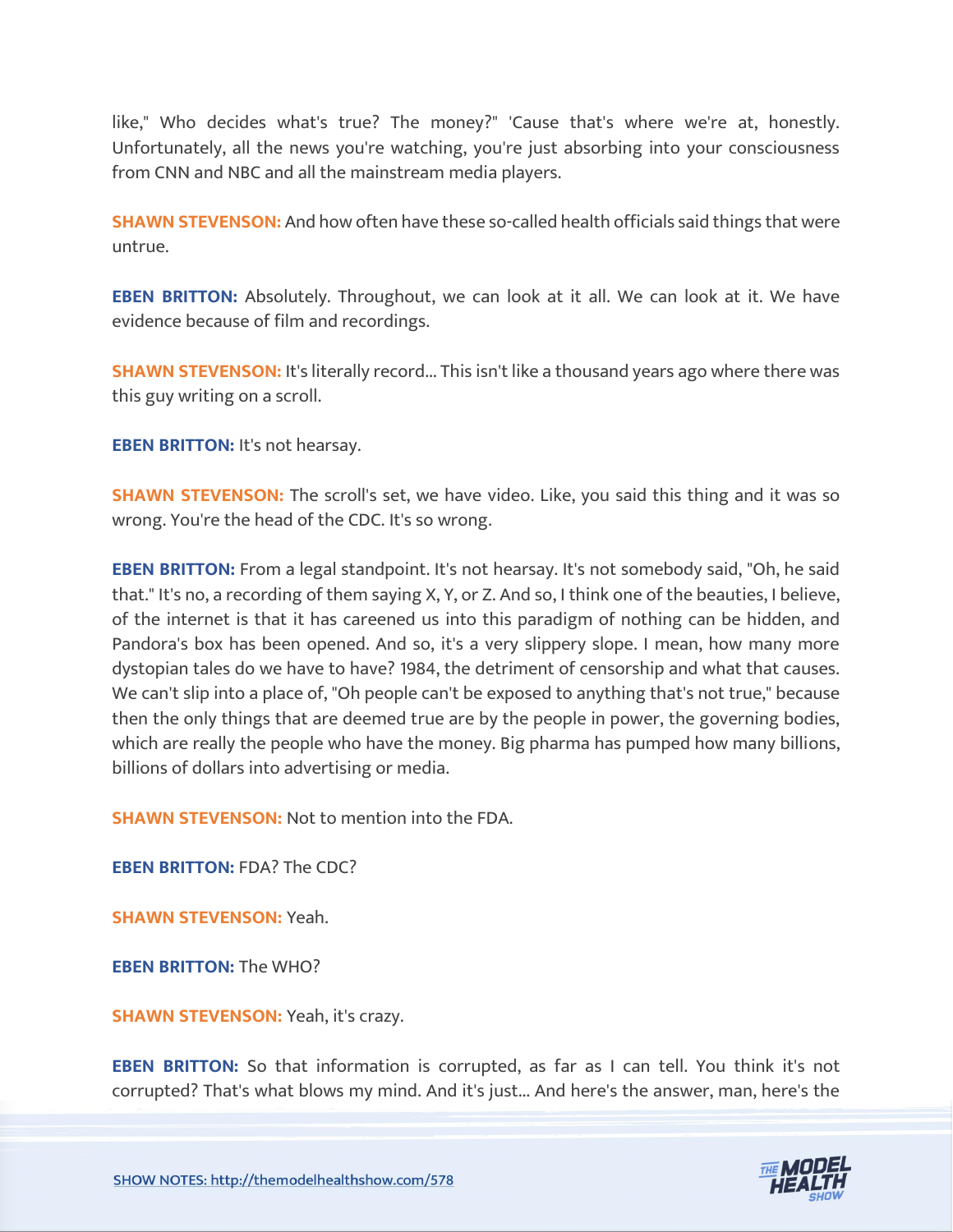solution, because I always get... I get really... It's hard for me to look at social media anymore. Honestly, I've hired a guy who just handles it all for me. And I don't want to look at it 'cause every time I look at it, it's really dark. But I want to stay in the solutions. I made that decision, 'cause COVID was like a war for me on the inside. And I realized that I can't really spend my time arguing with people about what's real or what's true, because that is totally subjective in the eyes of the beholder, based on their belief system, their conditioning, their life practices, all of that. So, what can I do? How can I be part of the solution?

I can talk about meditation. I could talk about breathwork. I could talk about going within through various practices and principles so that you can reveal your inner truth because that's the only truth that matters, the inner truth, and only when you have that established can you then start to decipher what's real and what's not real on this outside.

**SHAWN STEVENSON:** That's powerful. That is so powerful, man. And thank you for doing that because what you're saying... This is a foundational truth about being able to operate in our world because what it is that it's kind of like... It's framed as this is for your protection. When we are saying this is misinformation what's true or not is that you are incapable of understanding what's true, you are a... Even though you might be an adult, you are a child to us, and we will spoon-feed you what we deem to be the truth because you're not able to decipher that. Basically, you're... You're stupid, okay?

You're a dummy. And so, we're going to tell you what's true because you don't have that capacity, right? And so, when we are... When somebody's posting, "The alien just landed in my backyard and we're making barbecue, whatever," and you're just so stupid that you're like, "Oh, my god, this guy's got aliens in his backyard, and you're... " You know what I mean?

# **EBEN BRITTON: Exactly.**

**SHAWN STEVENSON:** So, what... Here's the truth. The solution has never been, and this is why it's the First Amendment, freedom of speech... It's not to take what could be considered bad information, even though it might be true, it was never to have bad information suppressed and censored, and you can't say that. The solution for bad information is better information, that's it. The solution for what we deem to be misinformation is just cultivating better information and allowing people, giving people the tools to be able to decipher between the two. Because once we get into this place of, "This is right and this is wrong," there are very few things in our reality that have a right and wrong, they're just very distinct. Most things, there's a huge spectrum of gray, right, and so within that gray is where science lives actually. Because once we have a scientific tenant that is infallible and unquestionable, it's no longer science, that's dogma. That doesn't even exist in a scientific paradigm because science is questions. It's [a language, but there is...](https://themodelhealthshow.com/eben-britton/)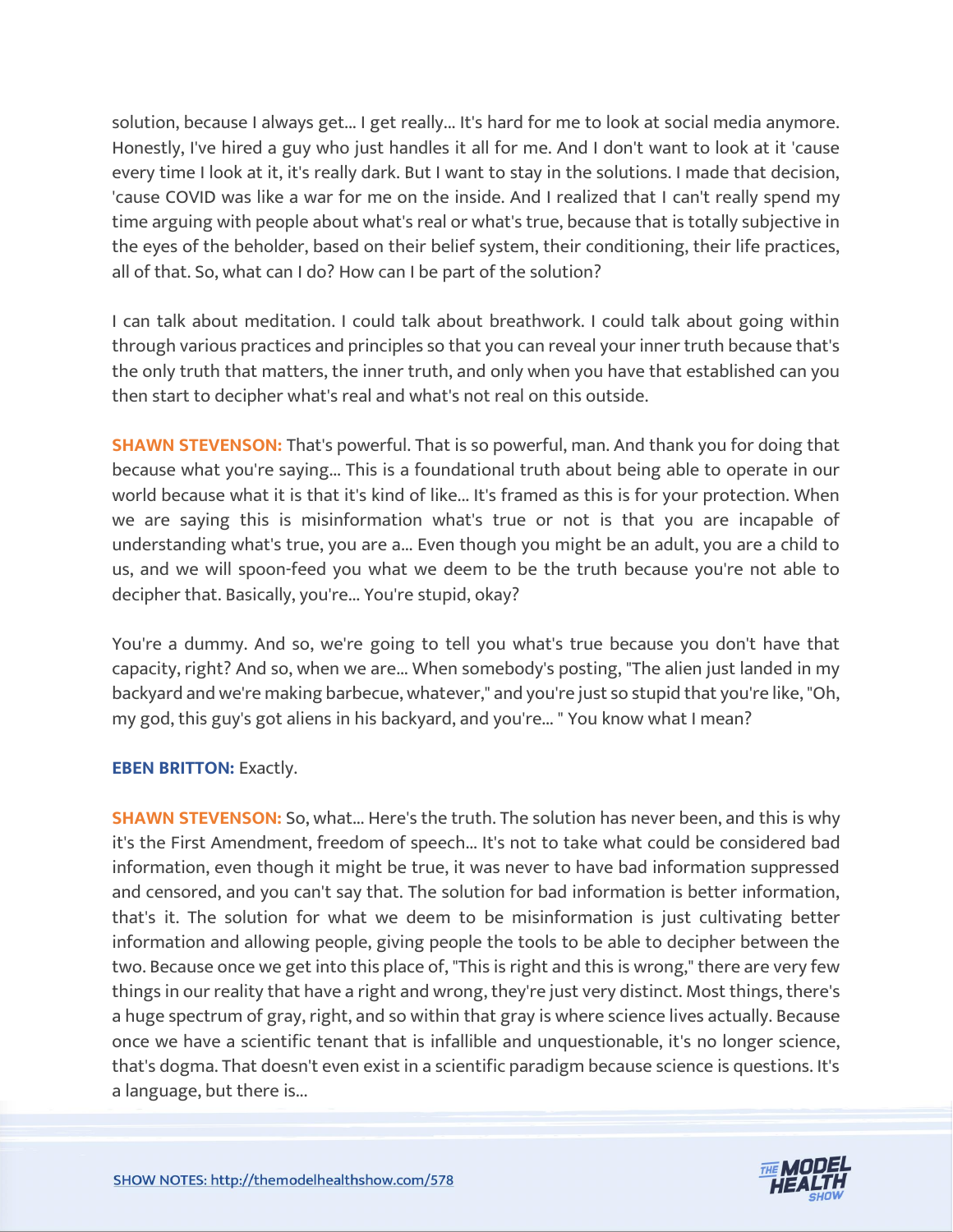And science is also just one thread of something much bigger, it's us trying to use our language and what we know, which we talked about this before the show, but we were just talking a little bit about how little we know as a species, we know next to nothing, we're just all utilizing tools to give us some sense of certainty so that we get up in the morning. You know what I mean? To try to make sense of this very strange phenomenon, we're spinning around in this third rock from the sun, you know what I mean, in the middle of this galaxy. And if you even want to even just entertain the fact that there are billions of galaxies in the, quote, 'observable universe,' there's sh\*t that's not even observable, by the way, well, a lot more, billions of galaxies, right? And within that, billions of galaxies, how many planets are there? And so, we get into that conversation, and you think your problems are so big, you think this is misinformation?

#### **EBEN BRITTON:** Yeah.

**SHAWN STEVENSON:** You can't even handle that on your Instagram feed, we are f<sup>\*</sup>cking up, we have the capacity. This is the beauty, it is... Again, I want to thank you for this, and I see you and you're doing it at such a level of grace, I said that the grace was lacking earlier in communication, you're doing it with such a grace because of who you are and where you come from. Your trial as a warrior and being able to imbue that with such spirit and compassion, it's such a... It shows the spectrum of potential, and I love the quote that... Especially right now.

And I went with my youngest son, Braden. There's this trail by our house, and we went... It's kind of tough, but I was just like... Sometimes we'll go, it'll be the four of us, both of my sons and my wife, and we kind of go at a family pace. I was like, "We're about to dart through this bad boy, alright?" And so, we did, and of course, it was challenging, and I'm like, "I challenge you because I want you to be strong in a world that is... You're going to be faced with challenges."

#### **EBEN BRITTON:** I love that.

**SHAWN STEVENSON:** And I said this to him. I love the statement that it's better to be a warrior in a garden than a gardener in a war. And so, it's creating that capacity to be ready for whatever might happen rather than you finding yourself in the middle of a war and you don't have the skills and the mindset and the capacity to be able to handle the situation. You are that warrior in a garden, and that's one of the things that I see in you, and so I just want to thank you for that because it's really amazing to see.

**EBEN BRITTON:** Thanks, brother. Bursting into tears here, man. Love that. It's powerful, [though, teaching that to your son, it](https://themodelhealthshow.com/eben-britton/)'[s super powerful. Well, I](https://themodelhealthshow.com/eben-britton/)'[m going through some things](https://themodelhealthshow.com/eben-britton/)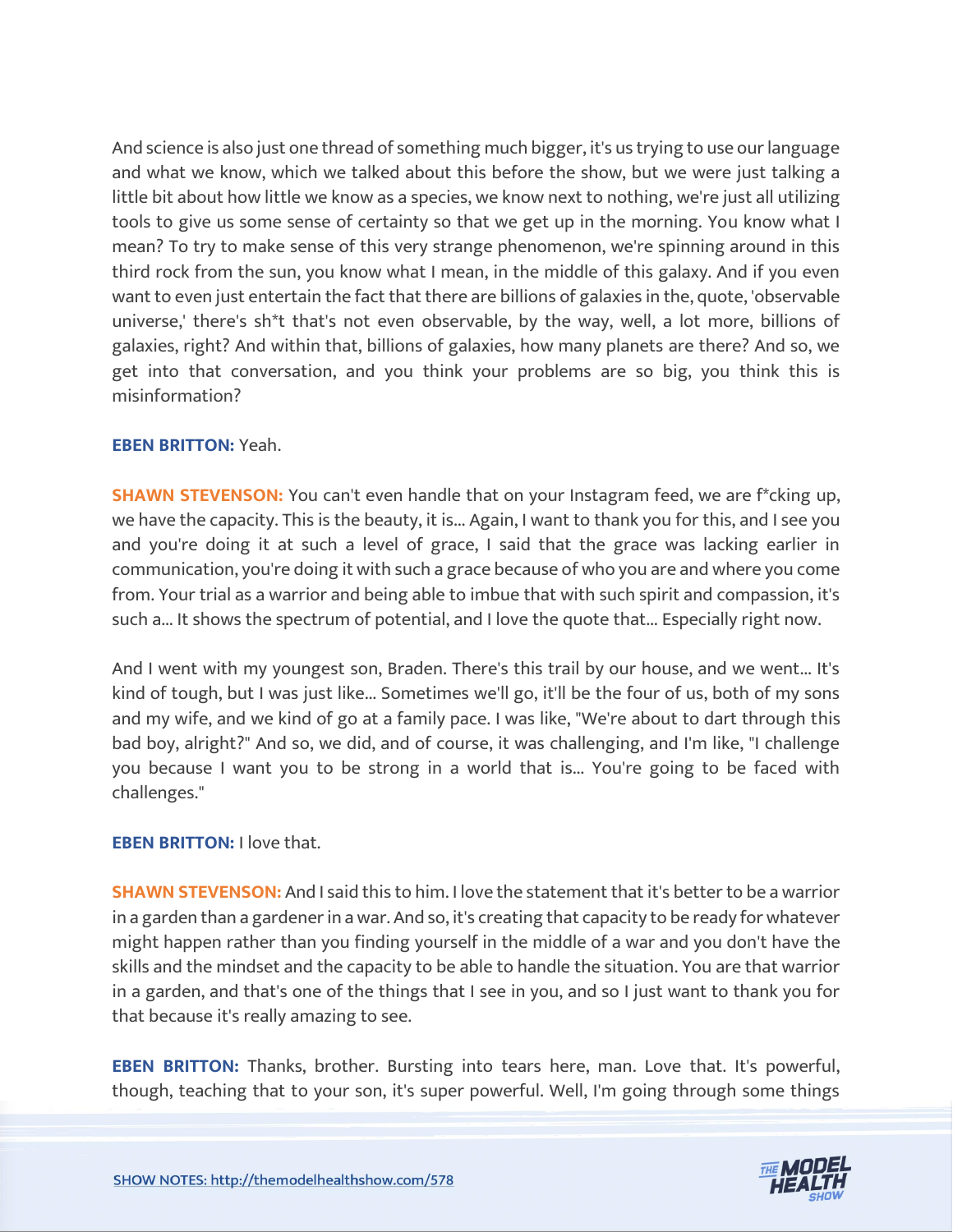right now, and you talked about it in your book, you were... The universe gave you a test that you weren't prepared for, and I'm thinking about all the great men I've been around in my life. I've been so blessed to be around great men. I'm going through some sh\*t now, and it's just so real.

You know, my wife and I are getting a divorce, and it's the most painful, challenging thing I've ever been through in my life. But somehow, all the work I've done throughout my life... The willing to jump into the fire over and over again... The willingness to do the hard things always and pushing myself, I've never been more prepared. And my wife and I are in this position where we're going through this thing that, for me, when my parents got divorced when I was seven, it was chaos and death. It was hell. And now, going through it myself, we're going through it with so much love and compassion and gratitude, and I don't have to transfer that trauma to my daughter, and she can see what's possible, what love is.

Life is a miracle, man. But we have to be willing to live it, 'cause it's not going to happen. It doesn't just happen. It happens all around you, and it's up to you whether you're going to live it or not. And will you be prepared when the real tests come? Because all you've got is this, all you've got is this, your heart, and your intuition and your guide, and sometimes that says things that are far beyond your rationale, your logical mind, your ego identity. What you think is supposed to happen means nothing. We make plans and God laughs. And are you willing, when the time comes, will you be willing, will you have the strength, will you have the courage to do what's necessary to live your life to the highest, greatest extent? And you're passing that along to your son, man? And how I hope to do that for my daughter.

**SHAWN STEVENSON:** Yeah, you are, you are.

**EBEN BRITTON:** Thanks man.

**SHAWN STEVENSON:** I've got to ask you about this, because we had a conversation when you were working on your book, and this is when I was just like, "Man, I really like this guy". But you saw yourself as NFL and "I'm going to write... Writing is going to be a part of my future". And you even went to the extent of the university that you chose, them having a creative writing program, one of the tops in the country, if not tops in the country, and so, you really took that seriously to invest in that, and I want to ask you about this because it's a really... We'll get to the out-picturing of it, but what is it about writing... What inspired you to want to write? Why did you see yourself, even to the extent of choosing that at the university, what is it about writing for you?

**EBEN BRITTON:** I love the craft of taking thoughts and alchemizing it onto paper and telling [stories, and... My dad](https://themodelhealthshow.com/eben-britton/)'[s a painter, he](https://themodelhealthshow.com/eben-britton/)'[s an artist, and I grew up surrounded by artists and](https://themodelhealthshow.com/eben-britton/) 

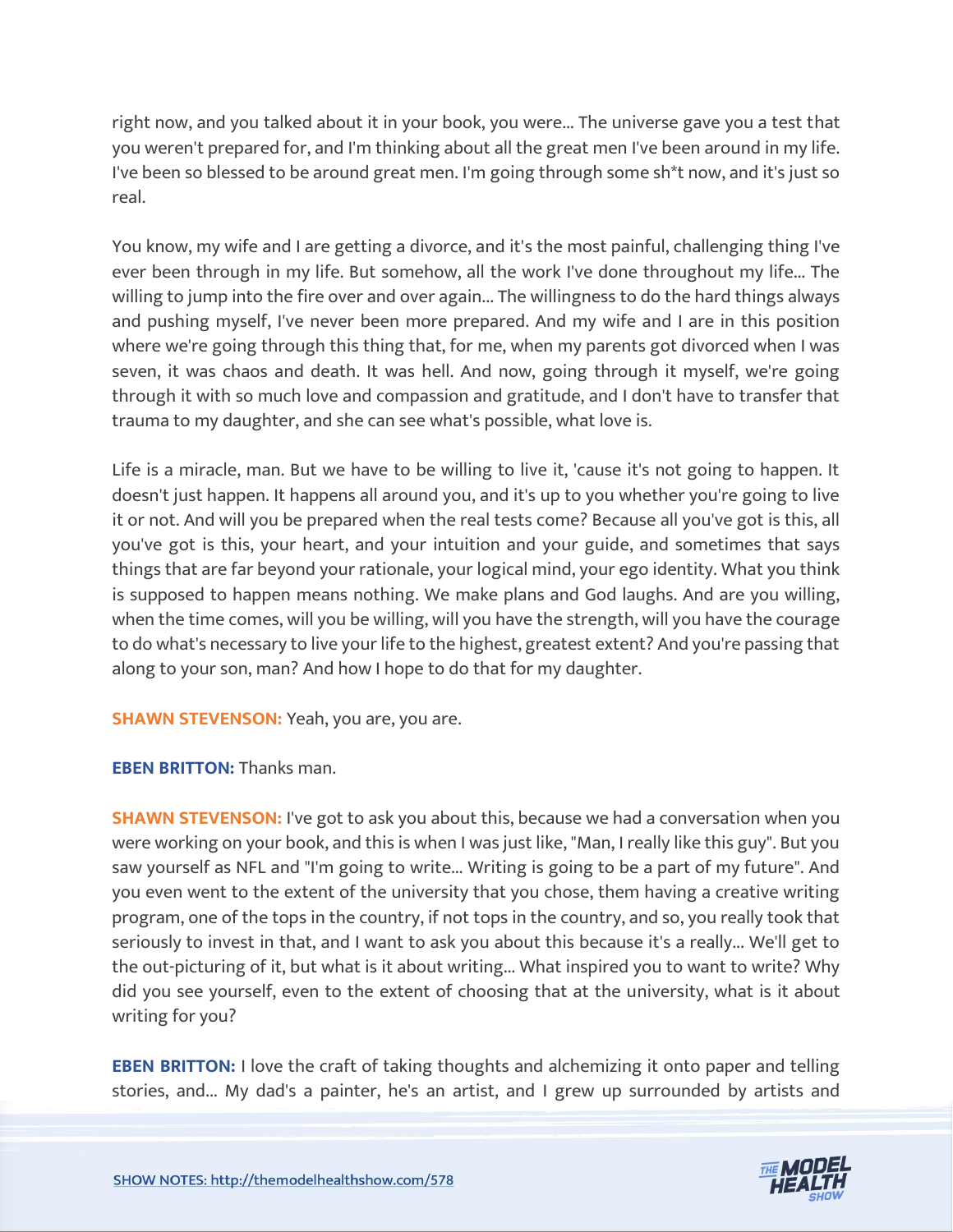athletes, it was such a blessing, this dichotomy of art and sports. But writing, for whatever reason was always just the medium I loved, 'cause I felt like I could paint a picture with words, and I loved doing that. And when I was in, I think it was my sophomore, sophomore or junior year of high school, I found out that you could major in creative writing. And so, when I started getting scholarship offers, I would ask all the schools, "Do you have creative writing as a major?", and Arizona was pretty much the only school, 'cause I had offers to CAL... CAL has probably the number one English program in the country. Oklahoma has a really good English program. Iowa was the only other school that has a great creative writing program. I didn't get an offer from Iowa.

Arizona... The moment I sat in the chair at this, it was like a student, or like a future student seminar or something, where they brought in all... It was a junior day, and I came in, met all the coaches and everybody in the program, and the trainers and some of the academic people, and this woman came in and one of the things she said, she said, "We have the best creative writing program in the country", and I was just like, "Boom, this is where I'm at. This is it."

**SHAWN STEVENSON:** You know, people seeing you on the football field would have never thought that. Just seeing you like this guy, it was creative writing that was the deal breaker for him as far as where he's going to go.

# **EBEN BRITTON:** Yeah.

**SHAWN STEVENSON:** It's a pretty incredible man, and then to see that you put that into creating your book, and again, it was a joy to read. I'm three-fourths of the way through, and I just, like... In one sitting, I read half of the book and I just got swept up in... I got swept up into the stories and I was really surprised by that because I thought it would be a little bit more technical, because you're providing all these great insights along the way, but just the flow of it... And it's even called Eben Flow, of course. And your ability to paint pictures with words, it was really prominent.

**EBEN BRITTON:** I love that.

**SHAWN STEVENSON:** And so, man. Can you let people know where to pick up a copy?

**EBEN BRITTON:** Absolutely, yeah. It's available on Amazon, The Eben Flow: Basic Tools To Transform Your Life. That's pretty much it. It's on Amazon.

**SHAWN STEVENSON:** Awesome.

**[EBEN BRITTON:](https://themodelhealthshow.com/eben-britton/)** Yeah man.